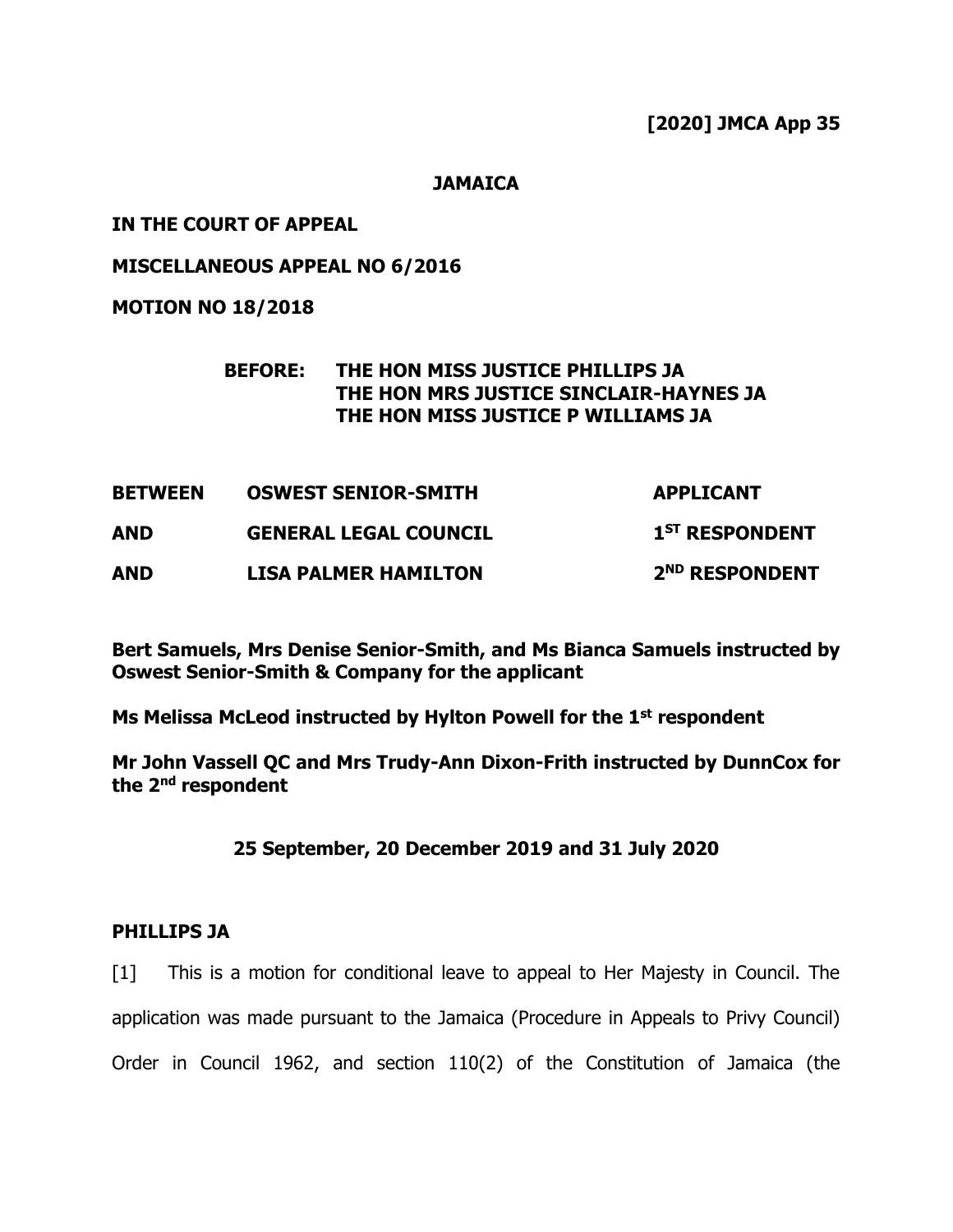Constitution) which states that an appeal shall lie from decisions of the Court of Appeal to Her Majesty in Council with the leave of the Court of Appeal in the following cases:

- "(a) where in the opinion of the Court of Appeal the question involved in the appeal is one that, by reason of its great general or public importance or otherwise, ought to be submitted to Her Majesty in Council, decisions in any civil proceedings; and
- (b) such other cases as may be prescribed by Parliament."

[2] Mr Oswest Senior-Smith (the applicant) posited three main questions that he deemed to be of "great general or public importance or otherwise" that required determination by Her Majesty in Council, namely:

- 1. whether any or all remarks made by counsel in court, especially in counsel's bench, were to be considered to be expressed for the purpose of judicial proceedings, and as such, protected by absolute privilege;
- 2. whether the shorthand notes were the only record of proceedings which should be considered in a matter before a tribunal, in circumstances where they conflicted with counsel's position on the matter, or with the notes of a journalist, a neutral third party; and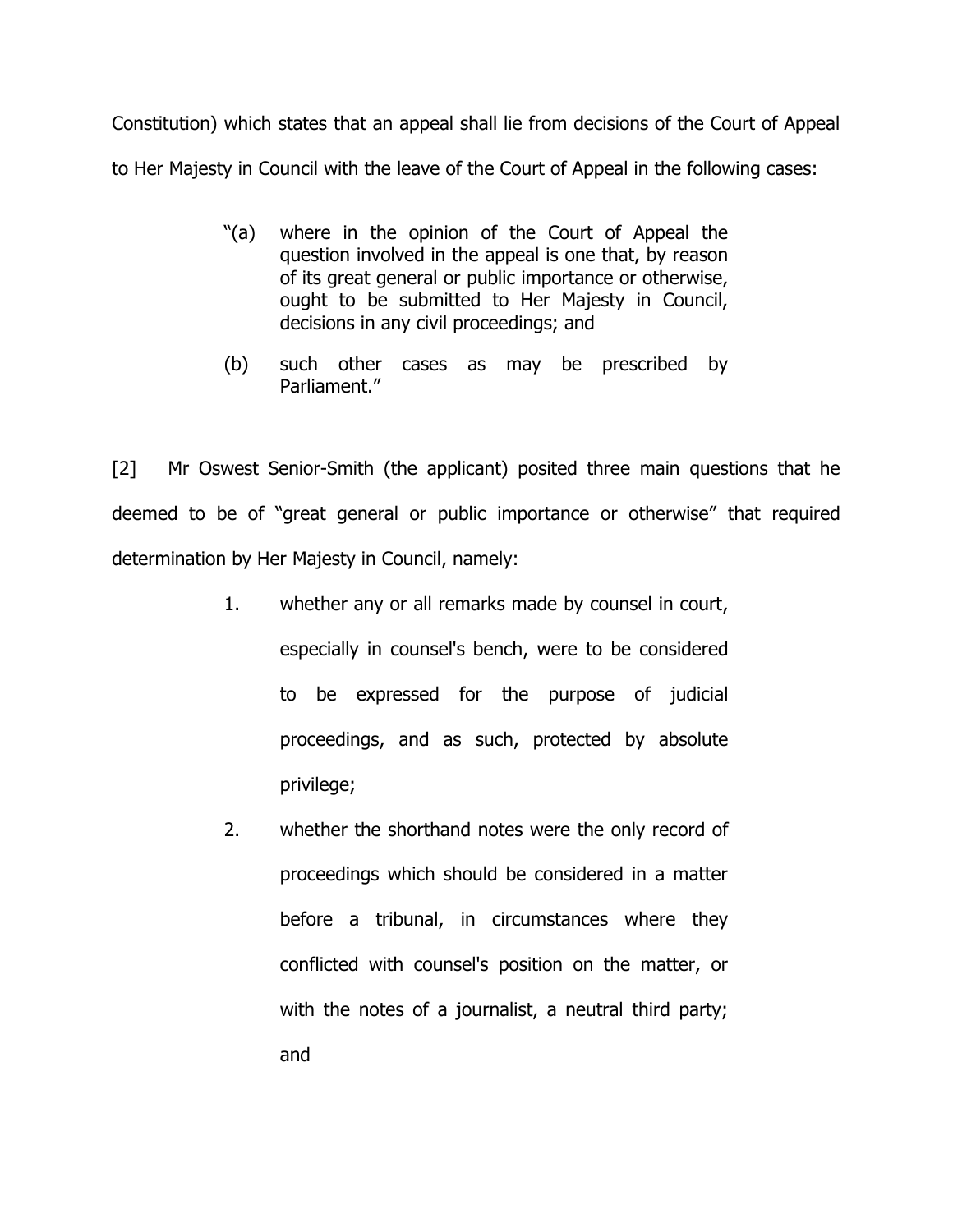3. whether Mrs Lisa Palmer Hamilton's (the 2<sup>nd</sup> respondent) conduct fell within the bounds of professional misconduct so that a prima facie case could have been established.

[3] We heard this motion on 25 September 2019, and on 20 December 2019, by majority (Sinclair-Haynes JA dissenting), we made the following orders:

- "1. The motion for conditional leave to Her Majesty in Council is refused.
- 2. Costs to the  $1<sup>st</sup>$  and  $2<sup>nd</sup>$  respondents to be taxed if not agreed."
- [4] The following are the reasons, by the majority, for that decision.

### **The proceedings in this court**

[5] The applicant alleged that certain comments made by the  $2<sup>nd</sup>$  respondent about him in an ongoing murder trial amounted to professional misconduct. The comments were uttered after the applicant had reached across counsel's bench toward the 2<sup>nd</sup> respondent, in what the 2<sup>nd</sup> respondent said was a confrontational, intimidating and offensive manner (which the applicant of course denied that it was), which had evoked a statement from the  $2^{nd}$  respondent either that "[she] felt as if [she] was being assaulted" or that "[the applicant] had assaulted her". The incident in court was published in the Gleaner newspaper the following day. The applicant indicated that he had received calls and comments from his colleagues and one retired judge of the Court of Appeal in respect of his alleged conduct in court.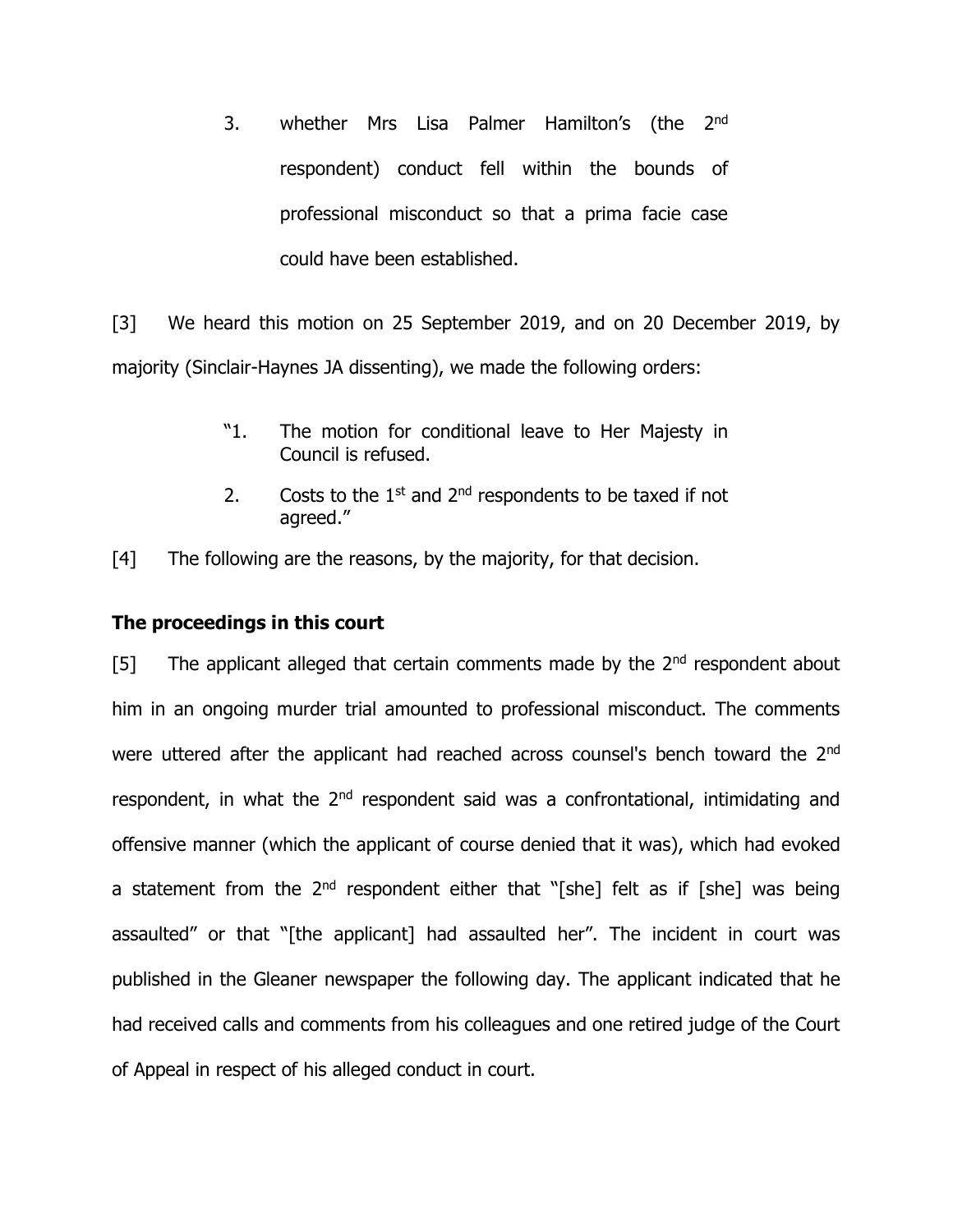[6] As a consequence, the applicant lodged a complaint with the  $1<sup>st</sup>$  respondent indicating that the  $2<sup>nd</sup>$  respondent's accusation amounted to professional misconduct, and that he had a right to have his dignity respected and protected, which had been breached by the 2<sup>nd</sup> respondent. In her response thereto, the 2<sup>nd</sup> respondent asserted that she had not accused the applicant of assaulting her, but had said that "[she] felt as if [she] was being assaulted".

[7] The decision of the Disciplinary Committee of the General Legal Council (the Committee) was delivered on 24 September 2016. The Committee found that no prima facie case and hence, no complaint had been made out against the  $2<sup>nd</sup>$  respondent.

[8] In his appeal against that decision, the applicant contended that the Committee erred when it, *inter alia*, failed to properly apply the provisions of the law applicable to its deliberations; failed to hold hearings before arriving at its decision; failed to give the applicant an opportunity to respond to the  $2<sup>nd</sup>$  respondent's affidavit in response to his complaint; outsourced its obligations by relying on the verified shorthand notes of the court proceedings; and finally, had no regard to his status as an attorney-at-law.

[9] In paragraph [55] of the majority decision of the court, four main issues were identified for determination of the appeal. They were:

- "(1) What is the true and proper construction of the provisions of the LPA and the Rules applicable to the deliberation/determination of the Committee in order to arrive at a decision as to whether a prima facie case has been made out? (ground 1)
- (2) Did the Committee comply with the said provisions?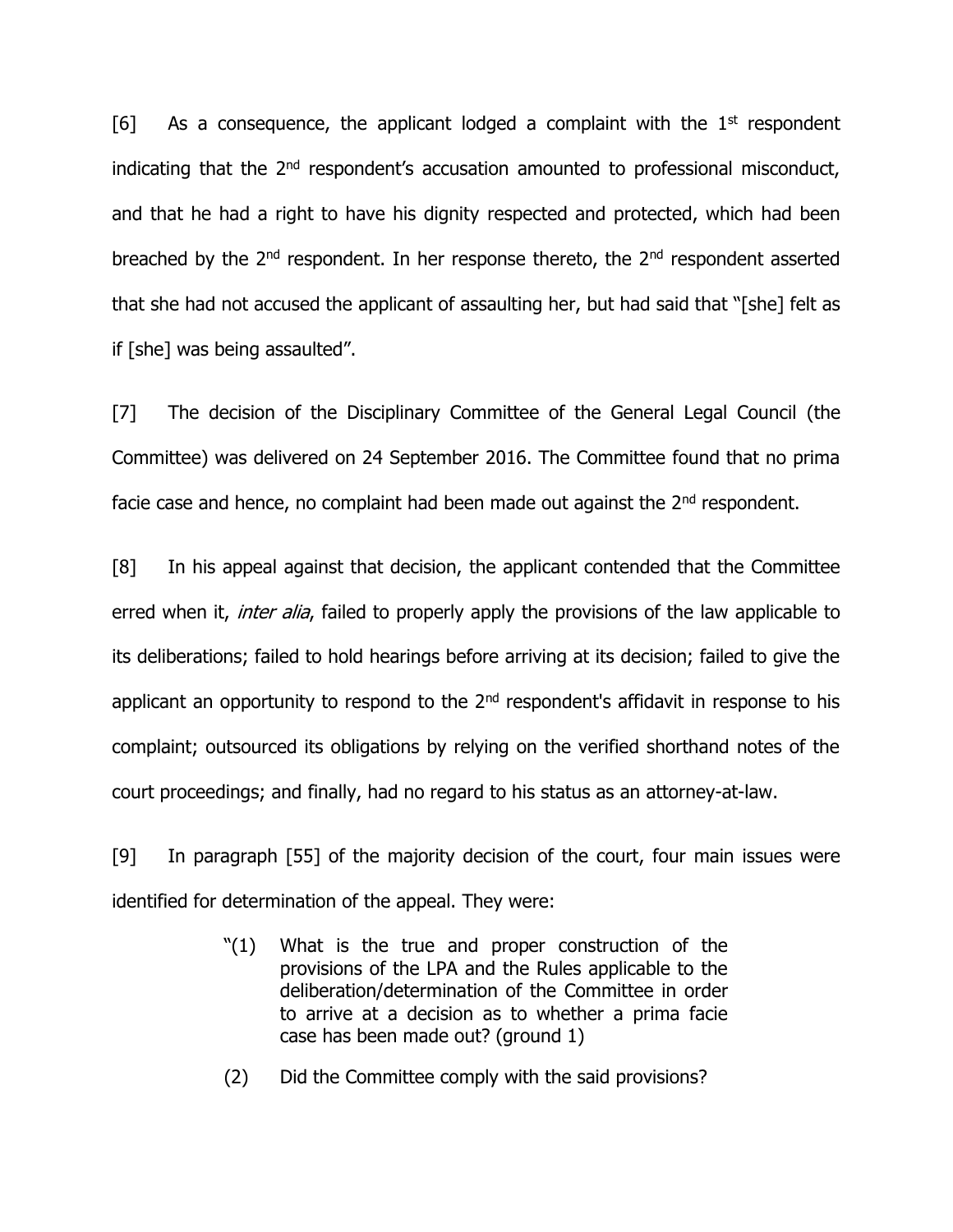- (i) Did it act perfunctorily and bereft of the competence contemplated by the LPA and the Rules, and/or did it act with injudicious haste?
- (ii) Was there any obligation for the [applicant] to be permitted an opportunity to reply to the 2nd respondent's affidavit?
- (iii) In all the circumstances of the case was there a denial of fairness or breach of the principles of natural justice? (grounds 4 and 5)
- (3) Did the Committee outsource its obligations by relying on the verified shorthand notes, and were the notes reliable in any event? (grounds 2 and 3)
- (4) Ought there to be a special Committee constituted to hear the application by an attorney-at-law against another attorney-at-law, bearing in mind the potential reputational loss and embarrassment which could be suffered by the attorney making the complaint? (ground 6)."

[10] On these issues, the court made the following findings which are set out in the

conclusion of the judgment in paragraphs [103]-[105]. They read as follows:

"[103] There is no doubt that on a true and proper construction of the LPA and the Rules applicable to the Committee that the Committee, in the instant case, acted lawfully and in full compliance therewith. The [applicant] had every opportunity to lay his complaint and all relevant material before the Committee; and the 2<sup>nd</sup> respondent to state her case in response. The Committee considered the information before it and ruled accordingly. The decision was that no complaint was made out against the  $2<sup>nd</sup>$  respondent. The complaint was therefore dismissed. No further statement or reasons was required. The verified shorthand notes could reasonably have been accepted and relied on by the Committee as the official record of the proceedings in court. Based on the recorded account of the 2nd respondent's statements therein, it was within the competence of the Committee, made up as it is of senior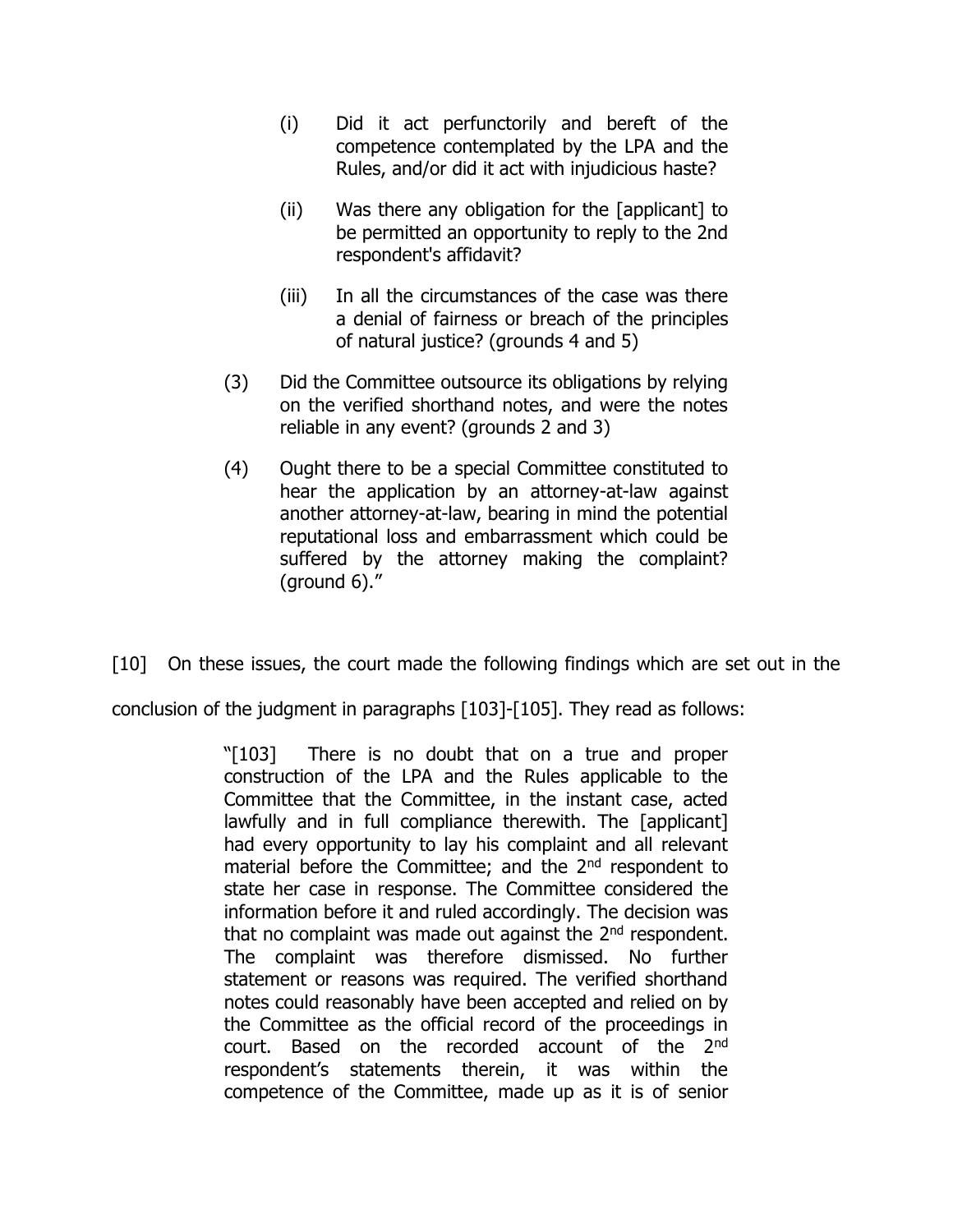attorneys, to conclude that those statements did not amount to dishonourable or disgraceful conduct, equating to professional misconduct, or misconduct in a professional respect, or to any criminal activity.

[104] The [applicant] has not demonstrated that the Committee had at any stage failed to give proper consideration to the material before it. The [applicant] has also failed to demonstrate that the Committee had acted without due enquiry, failed to act fairly and or in breach of the principles of natural justice, applicable to the particular and peculiar circumstances relative to the material at hand, namely, the complaint of one senior attorney being brought against another senior attorney.

[105] Although the circumstances maybe considered unfortunate, they have been resolved appropriately within the context of the legal profession's governing statute, the LPA and its Rules."

[11] As a result of those findings, by a majority decision, the appeal was dismissed, and the decision of the Committee was affirmed with costs to the  $1<sup>st</sup>$  and  $2<sup>nd</sup>$ respondents.

# **The motion for conditional leave to Her Majesty in Council**

## **The applicant's submissions**

[12] As indicated at paragraph [2] herein, the applicant posited three main questions for determination before Her Majesty in Council. Counsel's main complaint against the decision of this court appears to be focused on the statements made in paragraphs [64] and [65] of the judgment, which reads thus:

> "[64] The Halsbury's Laws of England, 2012, volume 32, in paragraph 597, makes the following statement on absolute privilege: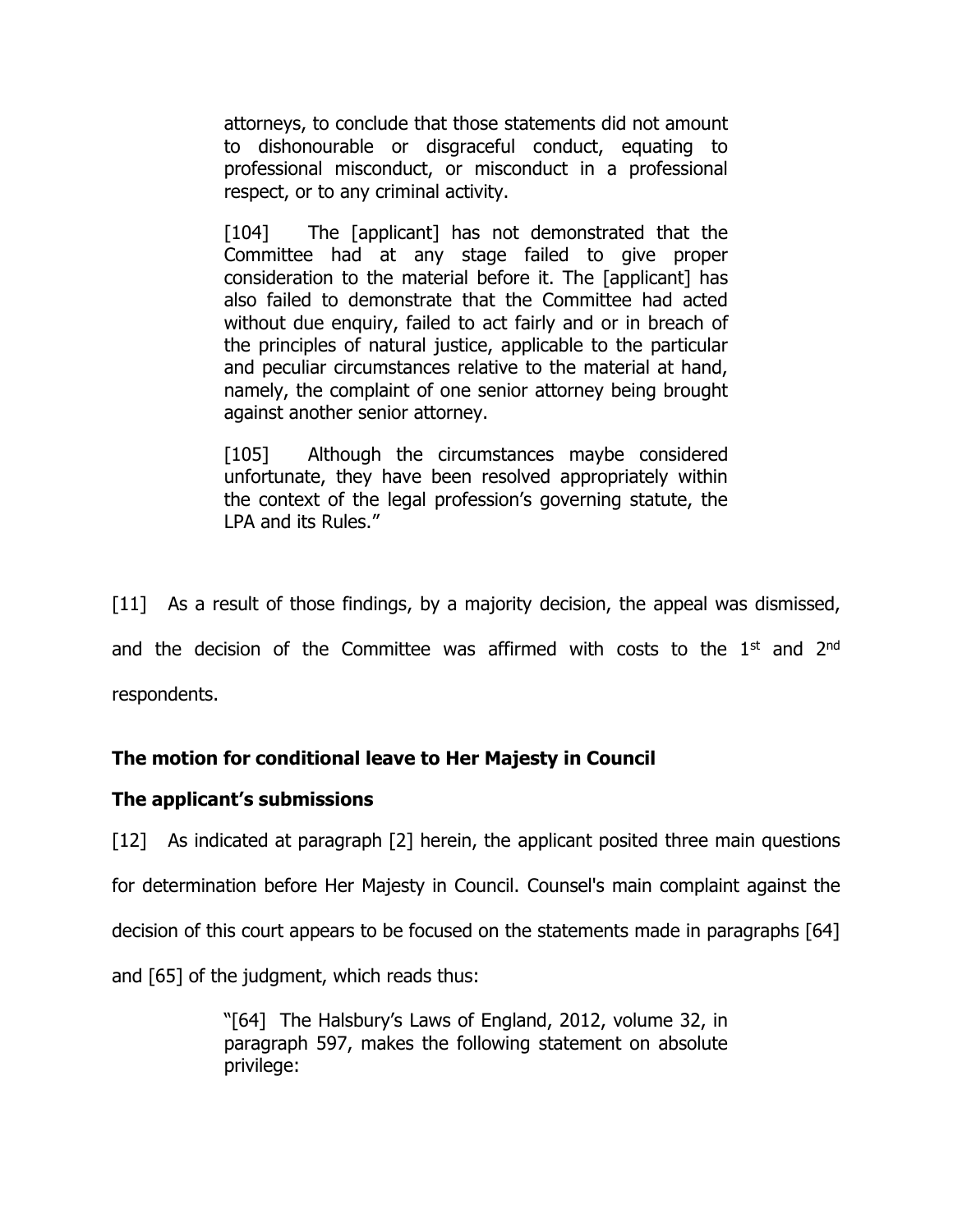'No claim lies, whether against judges, counsel, jury, witnesses or parties, for words spoken in the ordinary course of any proceedings before any court or judicial tribunal recognised by law. The evidence of all witnesses or parties speaking with reference to the matter before the court is privileged, whether oral or written, relevant or irrelevant, malicious or not. [**Munster v Lamb**] The privilege extends to documents properly used and regularly prepared for use in the proceedings. Advocates, judges and juries are covered by this privilege. However, a statement will not be protected if it is not uttered for the purposes of judicial proceedings by someone who has a duty to make statements in the course of the proceedings, or where it has no reference at all to the subject matter of the proceedings.'

[65] The utterances which were said in the instant case were definitely spoken in the cut and thrust of the litigation by advocates representing the defence on the one hand, and the prosecution on the other. Although in disciplinary proceedings the focus is the oversight of ethical and dishonest conduct of attorneys-at-law, the protection given to counsel for words spoken in the cut and thrust of a trial remains the same, and is subject to absolute privilege, save and except (for instance) if the words are spoken dishonestly with the intent to deceive the court. The words used in this case, in the well of the court, are protected by absolute privilege. It must also be remembered, and is of significance, that the standard of proof in disciplinary proceedings is the criminal standard of proof beyond a reasonable doubt (see **Campbell v Hamlet**). As a consequence, since the statements made in this case, in the well of the court, must be assessed within the context of proof beyond a reasonable doubt, and in any event are protected by absolute privilege, in my view, they would not give rise to a prima facie case of professional misconduct."

[13] Counsel for the applicant contended that the exception set out in the extract from the Halsbury's was not addressed by the court in its majority judgment. Counsel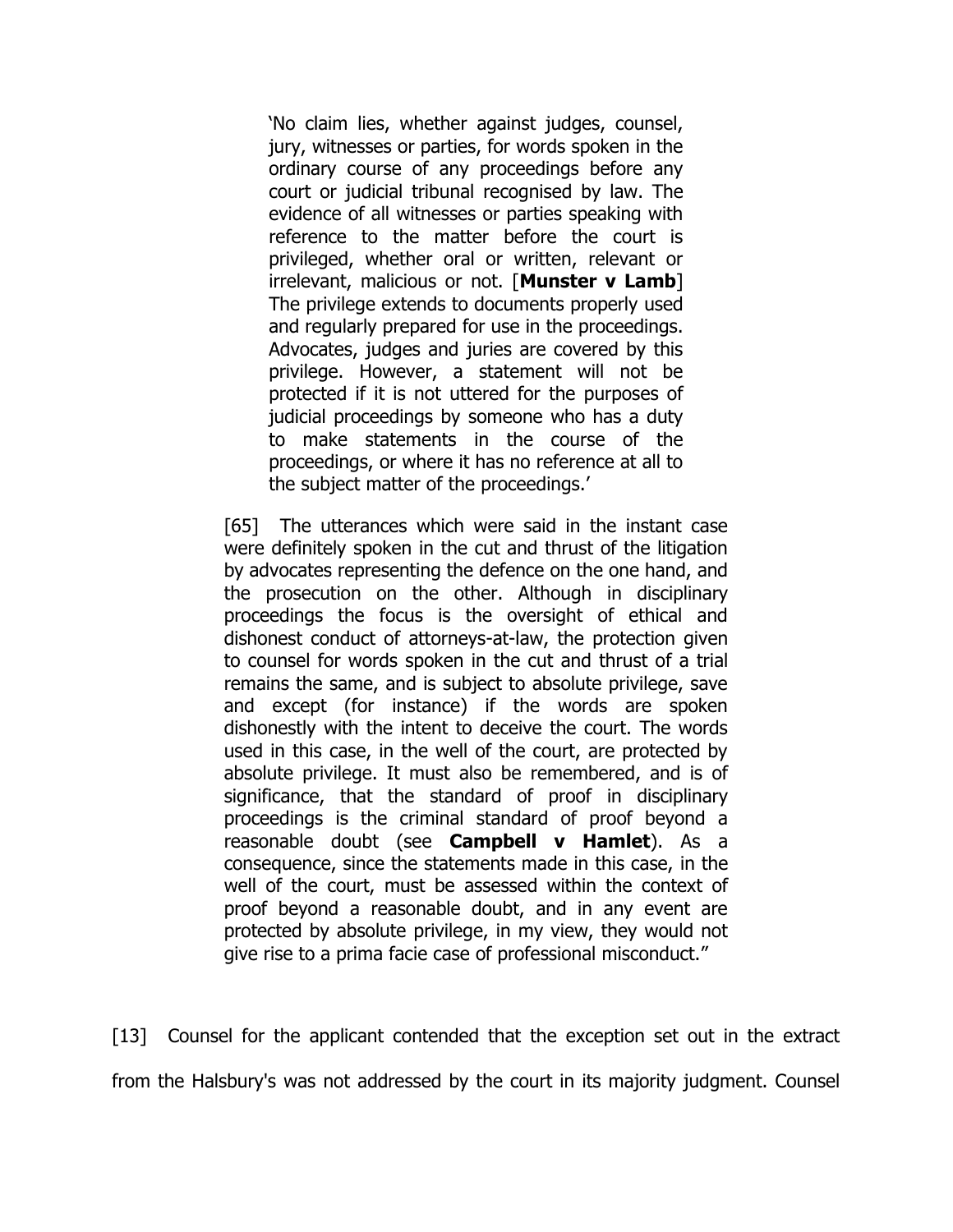argued that the court had "dismissed any notion of professional misconduct by reliance on the protection afforded to Counsel without any assessment as to whether the words spoken could fall within the exception and outside the protection under the law". Counsel posited that the question seemed to be whether the words spoken had any reference to the proceedings, as, if they did not, they would lose the protection under the law.

[14] Counsel then submitted that the doctrine of absolute immunity has been recognised in cases of much antiquity, such as in **Munster v Lamb** [1881-85] All ER Rep 71, and has been set out and applied in this jurisdiction in **Wilbert Christopher v Ana Gracie and Another** [2011] JMCA App 22 and **Bodden v Brandon** [1952-79] CILR 67. However, counsel maintained that there was no case in this jurisdiction in which the only question which arose in the case was whether the conduct complained of had been done/said for the purpose of judicial proceedings in the course of proceedings and was relevant to the subject matter of the proceedings.

[15] Counsel referred to sections 13(1)(b) and 13(3)(h) of the Constitution in support of his contention that the court had a duty to protect individuals from unjust attacks. The doctrine of absolute privilege could not disregard the constitutional rights of the citizen, he submitted. Additionally, counsel argued, although the Committee did not set out the reasons for its decision, it was "inescapable" that the doctrine of absolute immunity would not have been operating on the minds of the members of the Committee in their deliberations on the matter.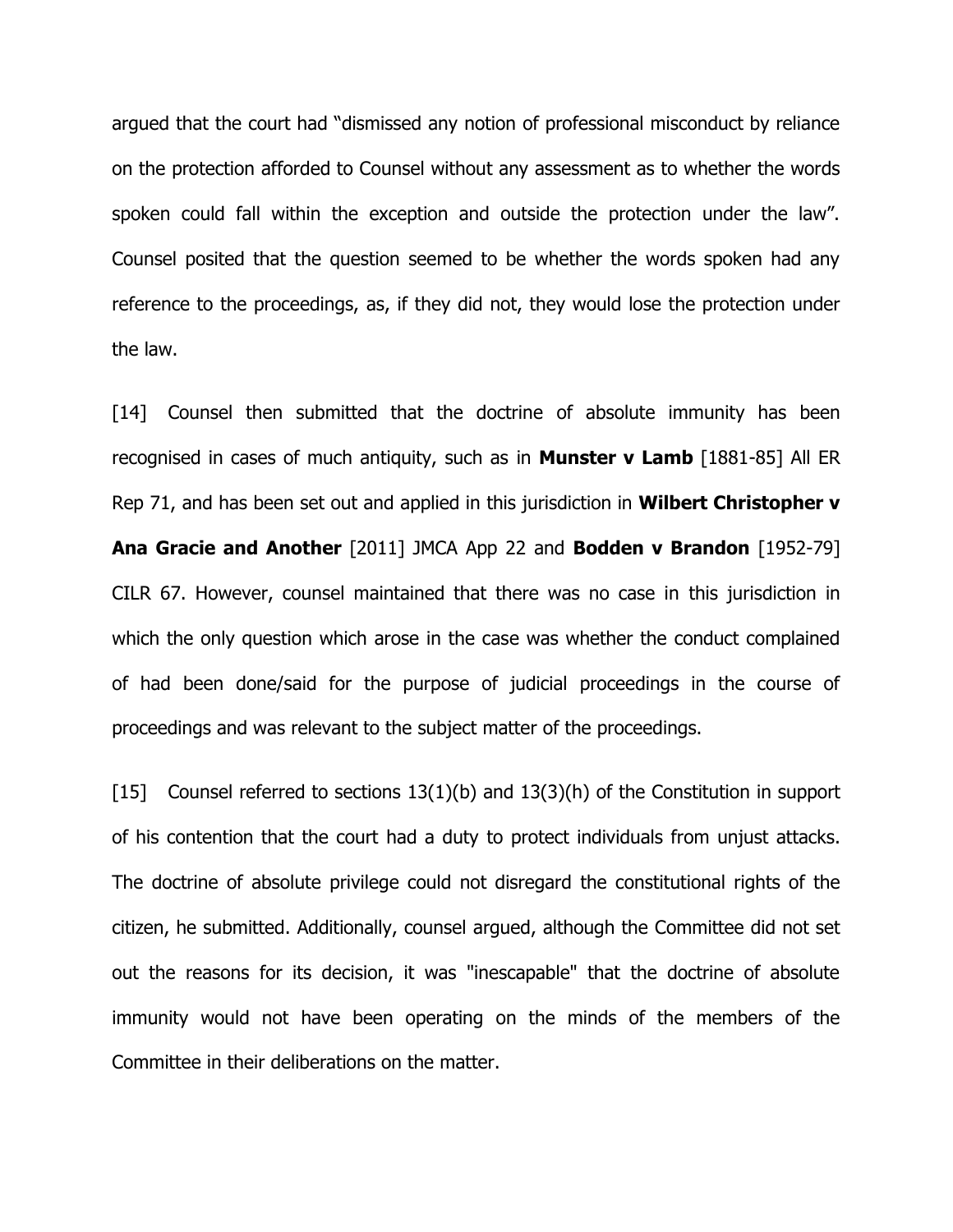[16] Counsel submitted that placing heavy reliance on the shorthand notes of the proceedings was an error, as they were "replete with mistakes and in some cases did not read coherently", and so should not have been accepted by the learned judge in the court below and the Committee as being accurate. Counsel therefore reiterated that the questions posed in the grounds of the motion for conditional leave were of great general or public importance or, in any event, fell under the rubric of "otherwise" in section 110(2) of the Constitution, and ought to be addressed by Her Majesty in Council. He stated that that question is also important as it would give guidance to the Committee in respect of future matters before it in similar proceedings.

[17] Counsel also reiterated the applicant's complaint that the procedure adopted by the 2nd respondent in arriving at its decision did not provide him with the "necessary protection afforded him by law". He contended further that the conduct of the 2<sup>nd</sup> respondent had affected his reputation and integrity. Accordingly, the question as to whether the 2<sup>nd</sup> respondent's actions constituted professional misconduct ought to be placed before Her Majesty in Council.

#### **The respondents' submissions**

[18] Counsel for the respondents submitted that, based on authorities issuing out of this court dealing with section 110(2) of the Constitution, namely, **Georgette Scott v The General Legal Council (Ex-Parte Errol Cunningham)** (unreported), Court of Appeal, Jamaica, Supreme Court Civil Appeal No 118/2008, Motion No 15/2009, judgment delivered 18 December 2009; **National Commercial Bank Jamaica Limited v The Industrial Disputes Tribunal and Peter Jennings** [2016] JMCA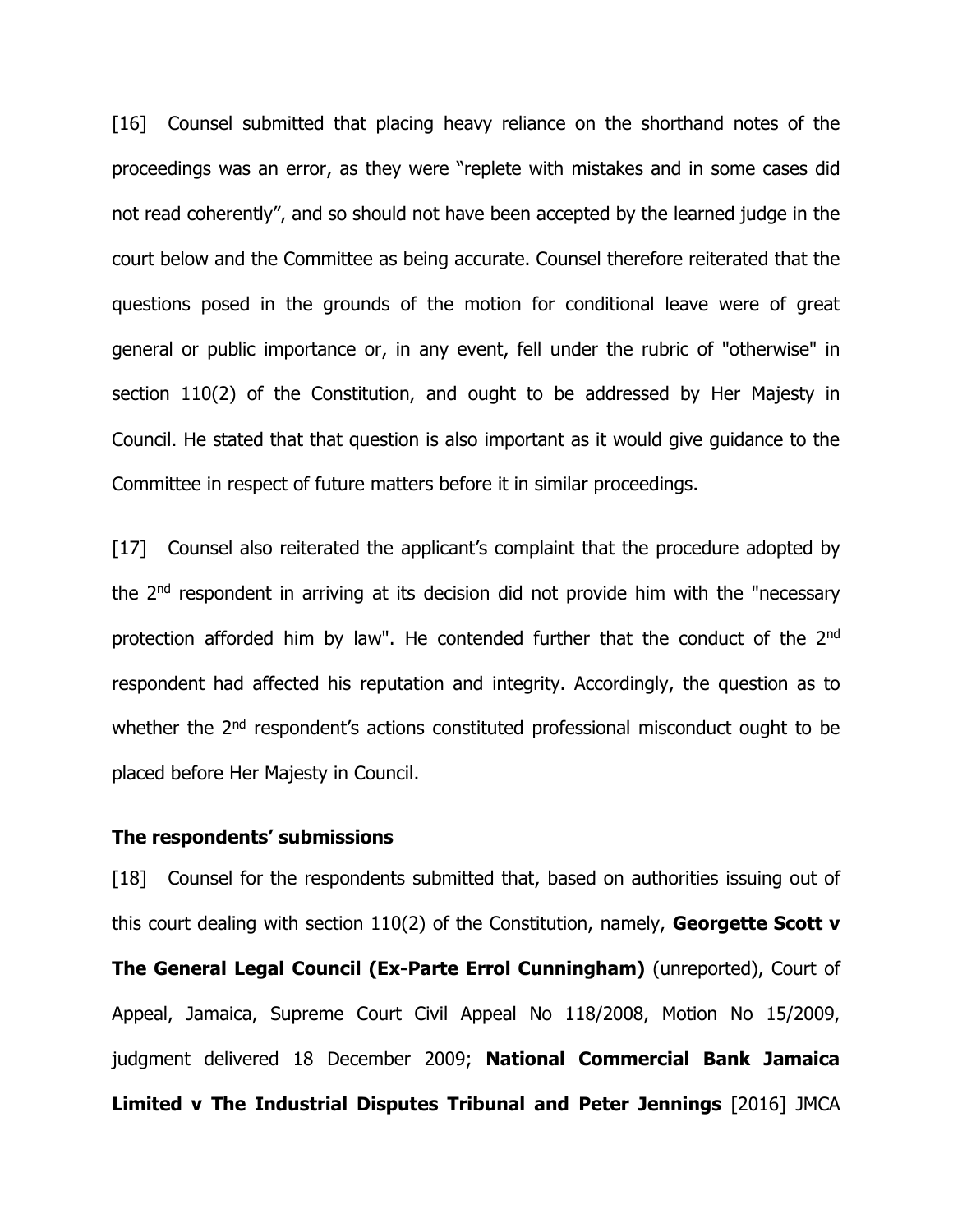App 27; and **Viralee Bailey-Latibeaudiere v The Minister of Finance and Planning and the Public Service and Others** [2015] JMCA App 7, the questions posed by the applicant for consideration before Her Majesty in Council have not satisfied the threshold of being "of great general or public importance or otherwise". They had also contended that the questions submitted did not raise difficult questions of law and did not require serious debate before the Judicial Committee of the Privy Council (the Privy Council).

[19] Both counsel argued that the question as to whether the words spoken by the 2<sup>nd</sup> respondent were protected by absolute privilege was not a question of great general or public importance. Counsel for the 1<sup>st</sup> respondent asserted that although counsel for the applicant had referred to the exception to the principle of absolute privilege, he did not set out the specific exception that he wished the Privy Council to address, and in any event, the judgment had already recognised that the doctrine had exceptions. The 1<sup>st</sup> respondent's counsel also argued that the fact that the principle had only been applied in this case, in this jurisdiction, was not determinative of whether the law was settled, which counsel submitted that it was. Queen's Counsel for the 2<sup>nd</sup> respondent added that, in the instant case, the incident had occurred in the well of the court. The words spoken were not extraneous to the case as was suggested in **Bodden v Brandon**, but arose out of submissions taking place before the court.

[20] With regard to the questions as to whether reliance ought to have been placed on the shorthand writers' notes and whether the 2<sup>nd</sup> respondent's actions constituted professional misconduct, both counsel submitted that the applicant was seeking to have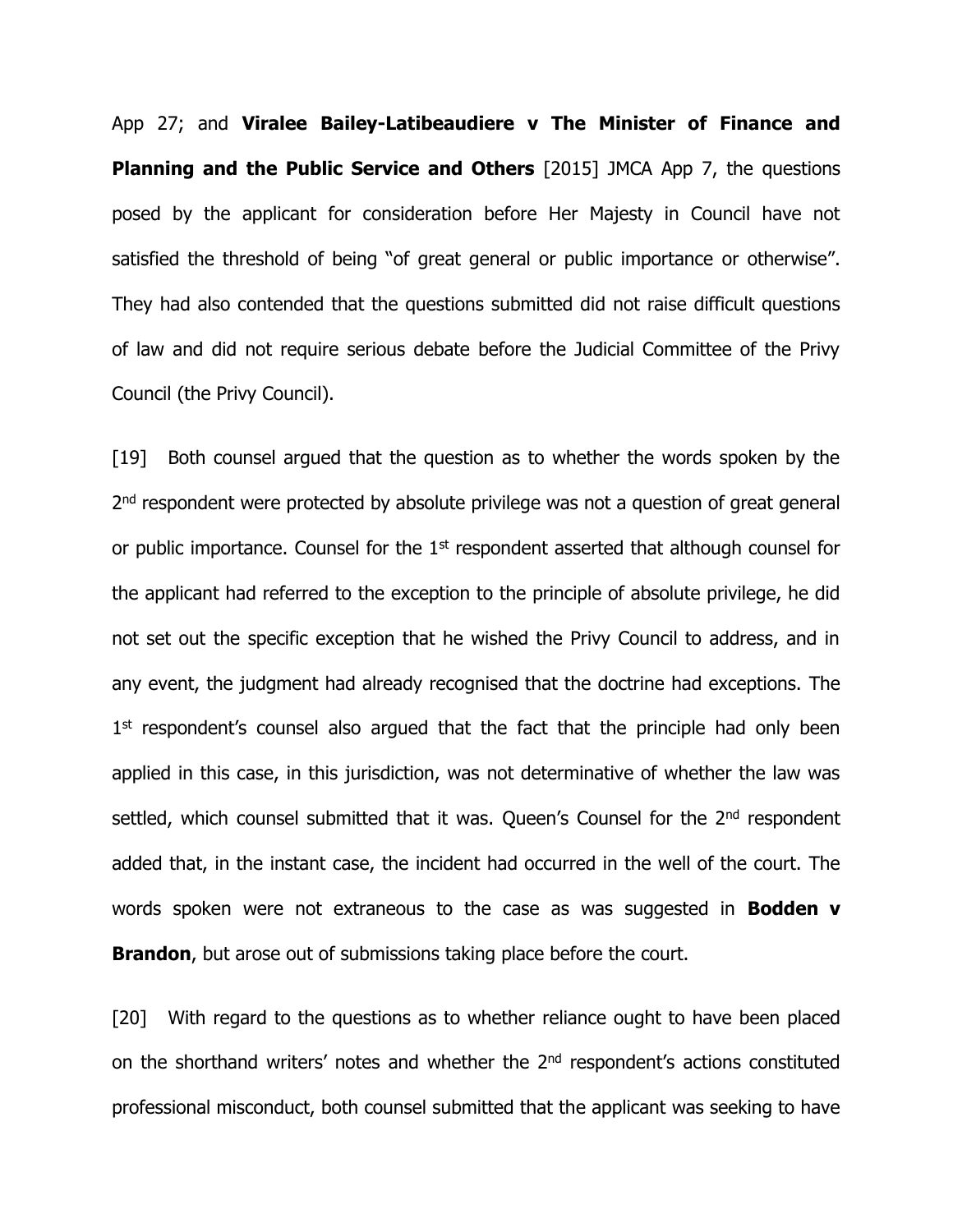the Privy Council make findings of fact as to which account of the incident was more credible. Counsel for the  $1<sup>st</sup>$  respondent posited that an answer to those questions would essentially require the Law Lords to analyse and make rulings on matters of fact which the Committee and this court had already considered. They also argued that the courts have given a very wide discretion to the Committee when making findings as to professional misconduct and the principles applicable thereto, and so questions arising out of those findings would not require further consideration before the Privy Council. Additionally, any findings on those questions could not be applied generally, and so would not be of "great general public concern". Accordingly, those questions did not raise an important matter of law and would not fall into the "or otherwise" provision of section 110(2)(a).

#### **Discussion and analysis**

[21] I will set out again for ease of reference section 110(2) of the Constitution. It reads as follows:

> "An appeal shall lie from decisions of the Court of Appeal to Her Majesty in Council with the leave of the Court of Appeal in the following cases:

- (a) where in the opinion of the Court of Appeal the question involved in the appeal is one that, by reason of its great general or public importance or otherwise, ought to be submitted to Her Majesty in Council, decisions in any civil proceedings; and
- (b) such other cases as may be prescribed by Parliament."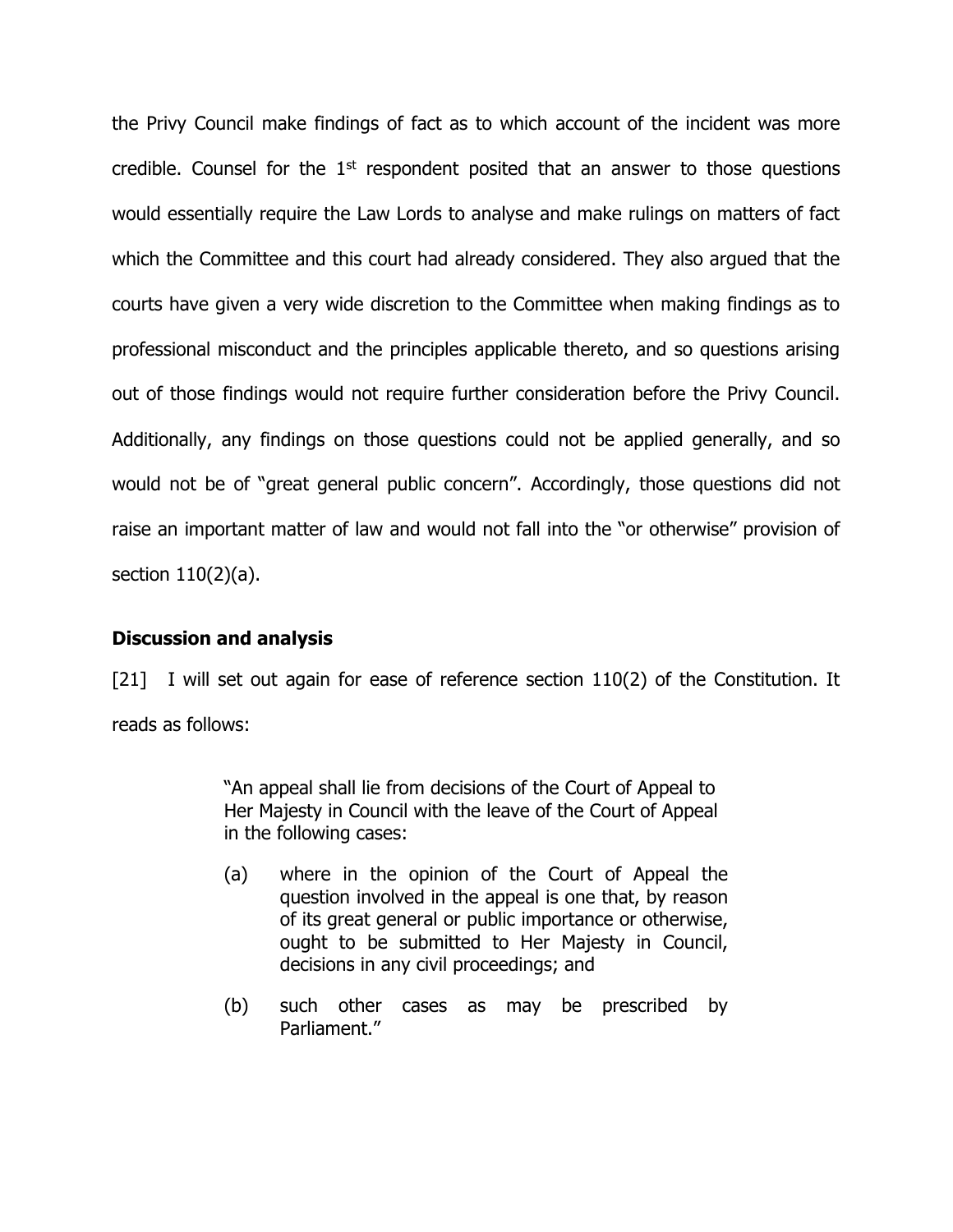[22] There are several cases which have dealt with the issue as to how the phrase "of great general or public importance or otherwise" should be viewed by this court in relation to the question which the applicant may wish to submit to Her Majesty in Council. In **Norton Wordworth Hinds and Others v The Director of Public Prosecutions** [2018] JMCA App 10, at paragraph [32], the court summarised the statements and conclusions arrived at in several earlier decisions. This is what was stated:

> "...A question 'of great general or public importance' is one that is regarded as being subject to serious debate. It must be not just a difficult question of law but an important question of law that not only affects the rights of particular litigants but one whose decision will bind others in their commercial and domestic relations. It must not merely be a question that the parties wish to have considered by the Privy Council in an effort to see whether the Law Lords would agree with the decision of the Court of Appeal. It must be a case of gravity involving a matter of public interest, or one affecting property of a considerable amount or where the case is otherwise of some public importance or of a very substantial character (see **Georgette Scott v The General Legal Council (Ex-Parte Errol Cunningham**) (unreported), Court of Appeal, Jamaica, Supreme Court Civil Appeal No 118/2008, Motion No 15/2009, judgment delivered 18 December 2009; **Vick Chemical Company v Cecil DeCordova and Others** (1948) 5 JLR 106; **Dr Dudley Stokes and Gleaner Company Limited v Eric Anthony Abrahams** (1992) 29 JLR 79); and **Daily Telegraph Newspaper Company Limited v McLaughlin** [1904] AC 776)."

## [23] In **Paul Chen-Young and Others v Eagle Merchant Bank Jamaica Limited**

**and Others** [2018] JMCA App 31, McDonald-Bishop JA (on behalf of the court) referred

to the dictum of Morrison P in **National Commercial Bank Limited v The IDT and**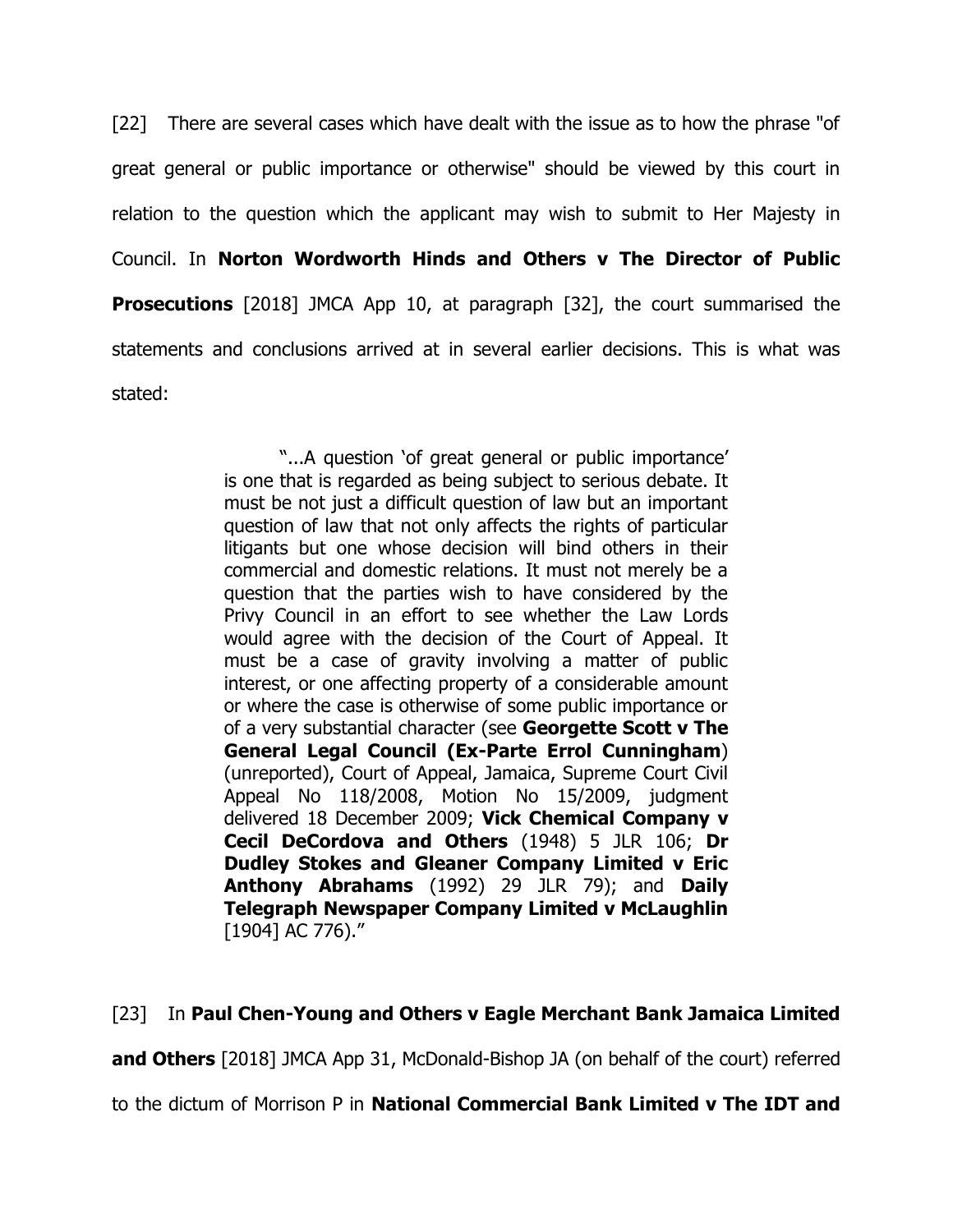**Peter Jennings**, where, at paragraph [33], he endorsed the principles arising from the earlier cases which have been canvassed, summarised and set out in paragraph [32] in

**Norton Hinds** above. McDonald-Bishop JA then stated in paragraph [62] that "[i]f the question cannot be said to be of great general or public importance, it can nevertheless be submitted for the consideration of Her Majesty in Council if it is such that it ought otherwise to be submitted". The learned judge of appeal quoted the statement of this court in **Emanuel Olasemo v Barnett Limited** (1995) 32 JLR 470, at page 476, where Wolfe JA (as he then was) said:

> "Is the question involved in this appeal one of great general or public importance or otherwise? The matter of a contract between private citizens cannot be regarded as one of great general or public importance. If the applicant is to bring himself within the ambit of this subsection he must therefore do so under the rubric 'or otherwise'. Clearly the addition of the phrase 'or otherwise' was included by the legislature to enlarge the discretion of the Court to include matters which are not necessarily of great general or public importance, but which in the opinion of the Court may require some definitive statement of the law from the highest judicial authority of the land. The phrase 'or otherwise' does not per se refer to interlocutory matters. 'Or otherwise' is a means whereby the Court of Appeal can in effect refer a matter to their Lordships Board for guidance on the law."

[24] The above authorities make it clear the sort of matters that, in the opinion of this court, will be accepted as posing a serious debate and worthy of submission to the Law Lords in the Privy Council pursuant to section 110(2) of the Constitution.

[25] In my view, the main contention of the applicant was not really whether "any or all remarks made by counsel in counsel's bench were to be considered to be expressed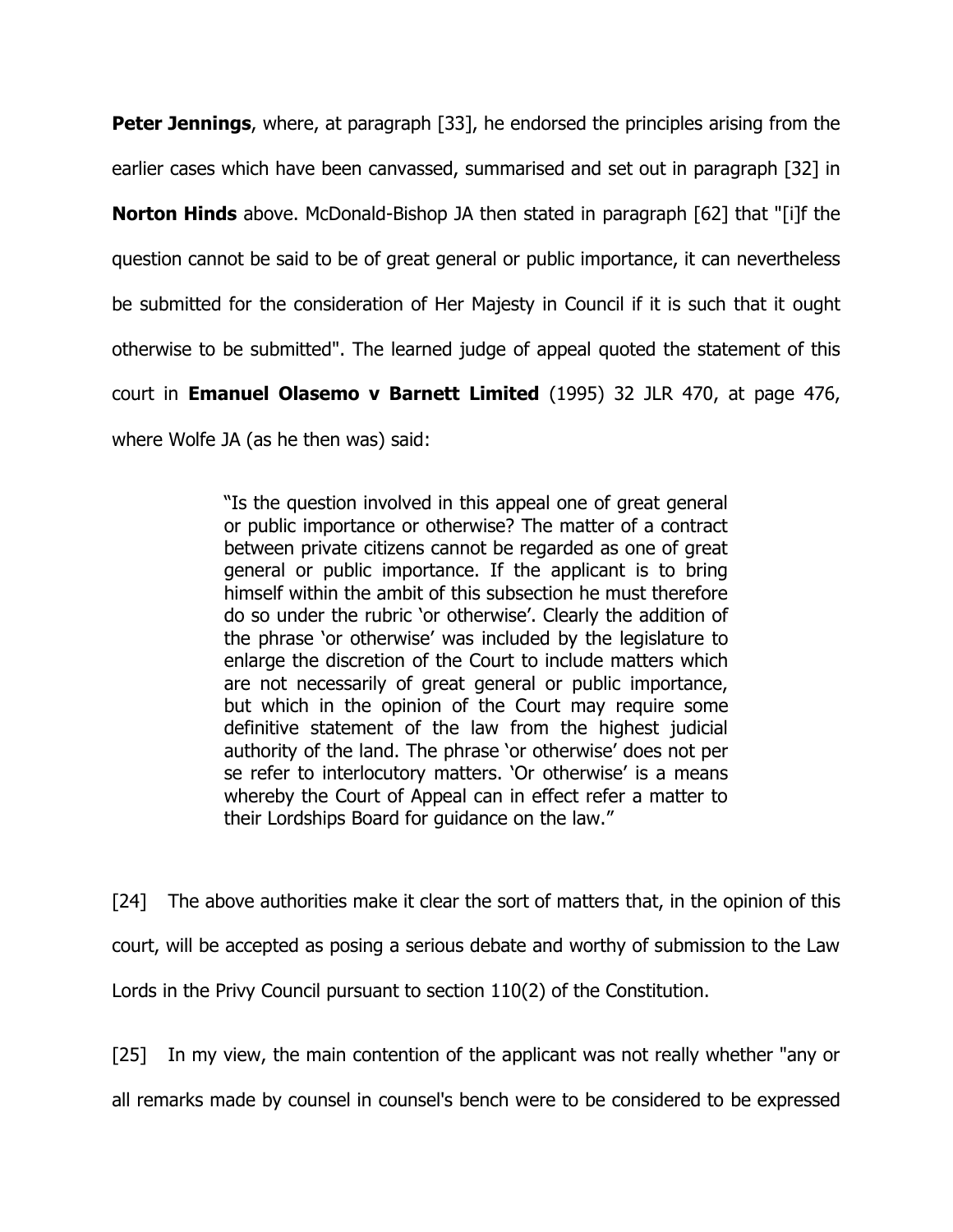for the purposes of judicial proceedings" (particularly, since that was not stated anywhere in the judgment of this court), but whether the statements made by the 2<sup>nd</sup> respondent were uttered for the purposes of judicial proceedings. Counsel for the applicant appears to have included that complaint as a ground to the motion in order to argue that the utterances of the  $2<sup>nd</sup>$  respondent, not being for the purposes of judicial proceedings, would have lost the protection of absolute privilege, and therefore given the statements of the majority of this court, ought to be submitted to the Privy Council to be addressed by the Law Lords. There are, in my view, several difficulties with this approach. Firstly, this was never argued before the Committee or this court. Secondly, it would require the Law Lords to make certain findings of fact which is not their remit and inapplicable in the circumstances of this case. Finally, the position is entirely without merit, bearing in mind the affidavit evidence tendered by both the applicant and the 2<sup>nd</sup> respondent before the Committee, which formed part of the record of appeal.

[26] In paragraph [8] of the majority judgment of this court, the court set out the applicant's understanding of the background to the incident, the subject of his complaint to the Committee. An issue had arisen as to whether a statement which had been made previously by the witness giving evidence in the ongoing murder trial, had been taken from him when he was an accused at the material time, he having pleaded guilty. Both counsel had different views on the matter and the applicant was trying to tell the 2<sup>nd</sup> respondent that she was "taking the judge into error" when he pulled over to her, leaned down in her direction, and having repeated his comments, the impugned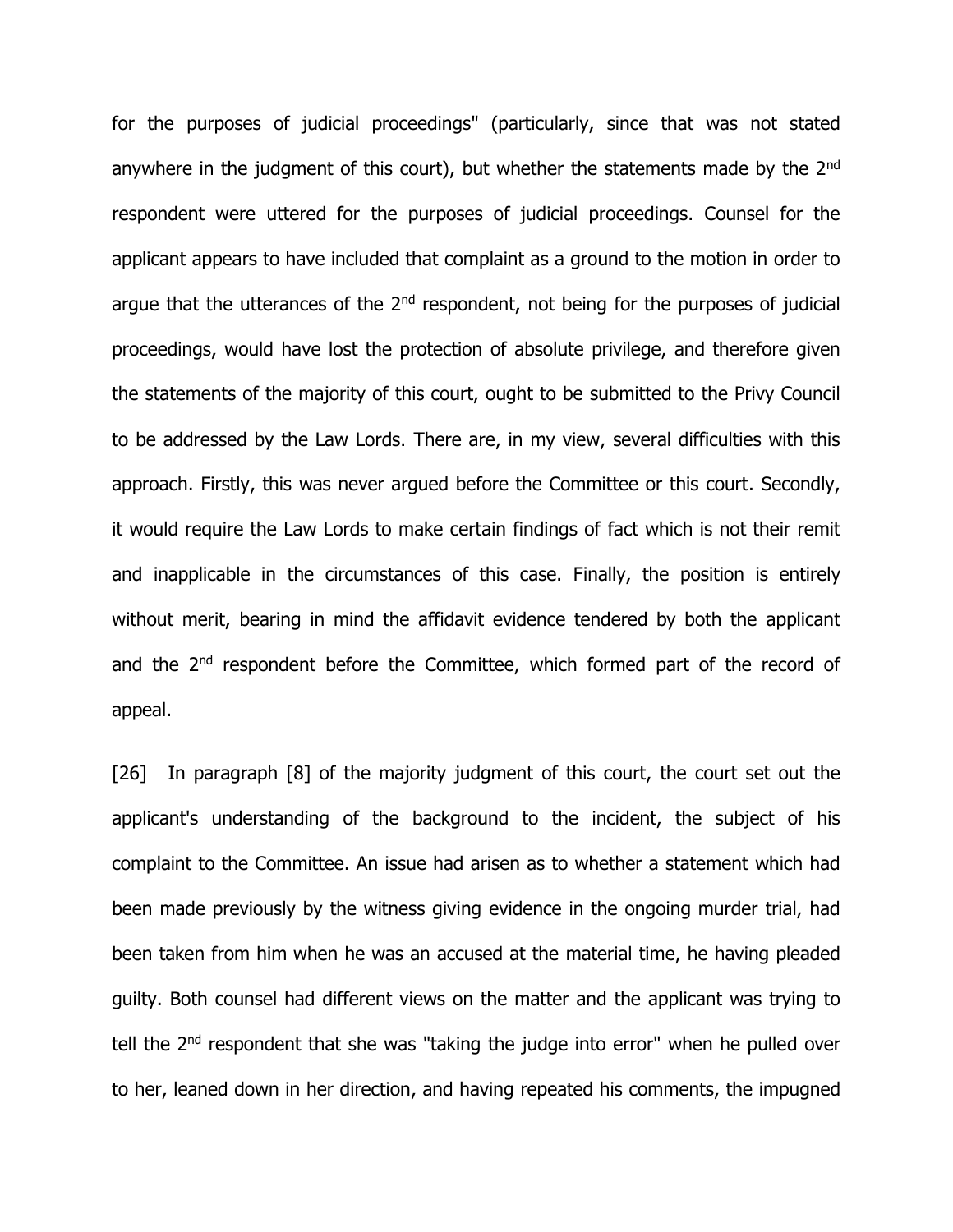statement was then made by the  $2<sup>nd</sup>$  respondent, reacting she said, to behaviour which she found to be intimidating and offensive. The  $2<sup>nd</sup>$  respondent explained that this was done light-heartedly and even evoked laughter from the jurors. I therefore agree with Queen's Counsel for the 2<sup>nd</sup> respondent that the parties appeared to be acting in a manner endeavouring not to escalate their conflict before the jury.

[27] The question therefore would be, did this exchange take place between advocates in the conduct of the case for the purpose of judicial proceedings? In my view, it was obvious that it did. The authorities on this aspect of the matter are very clear and unambiguous requiring no serious debate.

[28] In the case of **Munster v Lamb**, the defendant, a solicitor, spoke disparaging words of the plaintiff (Munster), firstly indicating that he had placed the sister of the accused in a trial in a convent against her will, so that she would be prevented from giving evidence at her sister's trial; and then, when the trial was adjourned, further stated that he had his own opinion with regard to the purposes in respect of which several young women were resident at Munster's home. The defendant also stated that he believed that there may have been drugs in Munster's house, and he had his own opinion with regard to the purposes for which they were there, and what they had been used for.

[29] Mr Munster sued the defendant who pleaded in his statement of defence that he was a solicitor, and as a solicitor he had been engaged in defending his client who had been charged with her husband for breaking into a dwelling house. The plaintiff was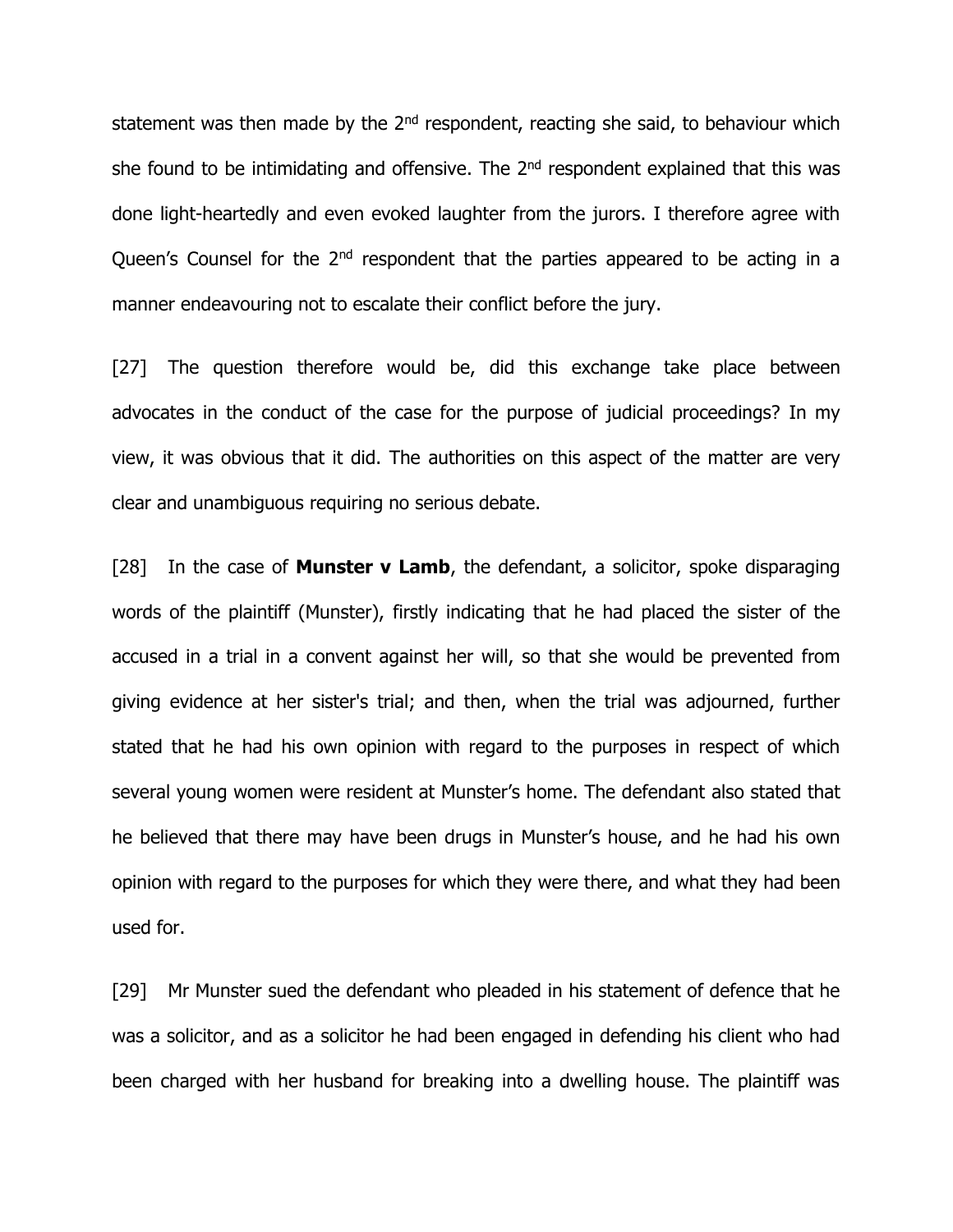non-suited at first instance, and the application to set aside that order was discharged by the Divisional Court, which held that, "the expressions complained of were within the line indicated by the authorities as the boundaries of the advocate's privilege". Mr Munster appealed.

[30] After canvassing the law as it had developed over the years and examining the submissions provided to the court, Sir Baliol Brett MR made the following insightful statement at page 795-796 of his judgment:

> "What is the ground of the rule thus laid down? The rule was not made in order to protect the witness who makes false and malicious statements, and it does not look to the benefit of the person injured by such statements, but proceeds on the ground of public policy, in order that the administration of law may be free, and that a witness may, give evidence with no fear of ever being charged in an action for anything that he may have said in the course of his evidence. The same point was decided in the Common Pleas Division, and in the Court of Appeal in *Seaman v Netherclift*  $[(1876) 1$  CPD 540] a case which proceeded on the same ground. We find also that the same rule applies to the case of parties to an action. If it is right, for the reasons which have been given, that the privilege should attach to judges though they act with malice and speak falsely, and have no reasonable ground for what they say, how can it be suggested that it is not for the public benefit that counsel should be within the rule? Of all the three classes, judges, witnesses, and counsel, the person who most wants to have his mind clear from fear of the consequences of what he may say is a counsel who is engaged in the conduct of a case. A counsel is in a position of extreme difficulty, for he has not to speak of the things which he knows; he does not know whether the facts which he is instructed to bring forward are true or false, but he has to argue in favour of the proposition which will best advance the case of his client. If in the midst of these difficulties he is to be called on to consider whether what he desires to say in support of his client's case is relevant to the question at issue, if he is to be subject to the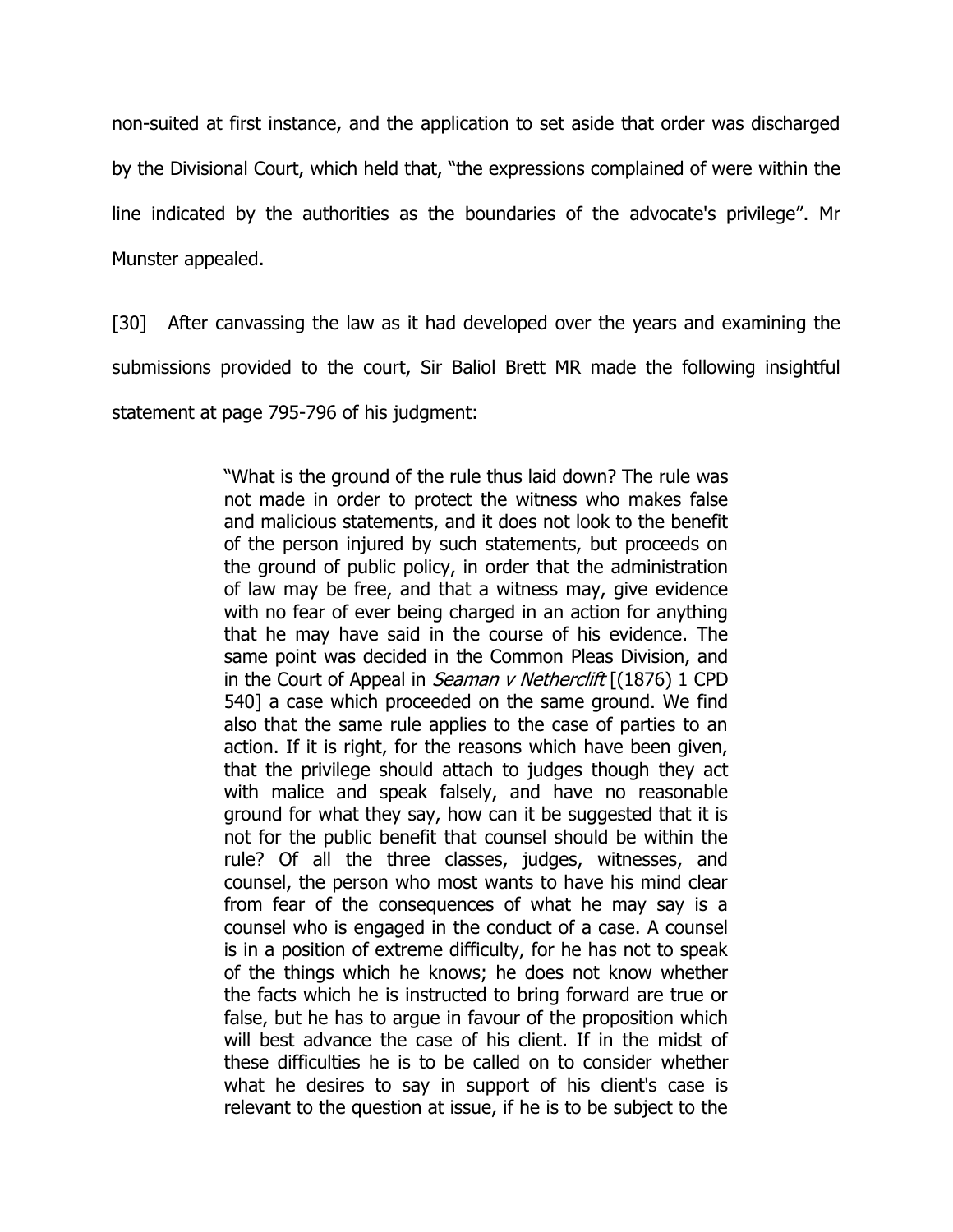risk of being liable to an action, should he, by an error of judgment, or in consequence of incorrect instructions, make a statement which turns out not to be relevant, the difficulty of doing his duty will be greatly increased. He wants protection more than the judge or the witness, and he wants it more for the public benefit. In my opinion, the reason of the rule covers him, not merely as much as the other classes of persons, but more, in order that he may be able to keep his mind free for the performance of his duty. It is illogical to my mind to say that counsel do not want protection. The protection is given, not for the benefit of a man who may wish to act with malice, but because, if the rule were otherwise, an innocent counsel would be in danger, and would be put to trouble. It is better that the rule should be made large, even though it may be large enough to cover the case of a man who acts with malice and is guilty of misconduct."

[31] Later on in the judgment, the learned Master of the Rolls referred to the rule

stated in **Kennedy v Hilliard** (1859) 1 LT 78; 10 ICLR 195, where Pigot CB, whom he

referred to as "a judge of immense learning", explained the principle in this way:

"Upon a review of the authorities, it appears to me that the law is correctly laid down in the following proposition, with which MR STARKIE, in his TREATISE ON LIBEL AND SLANDER, closes his description of this part of the subject, viz, 'That an action of slander cannot be maintained for anything said or otherwise published by either a judge, a party, or a witness in due course of a judicial proceeding, whether criminal or civil.' I take this to be a rule of law, not founded, as is the protection in other cases of privileged statements, on the absence of malice in the party sued, but founded on public policy, which requires that a judge in dealing with the matter before him, a party in preferring or resisting a legal proceeding, or a witness in giving evidence oral or written, in a court of justice, shall do so with his mind uninfluenced by the fear of an action for defamation or a prosecution for libel."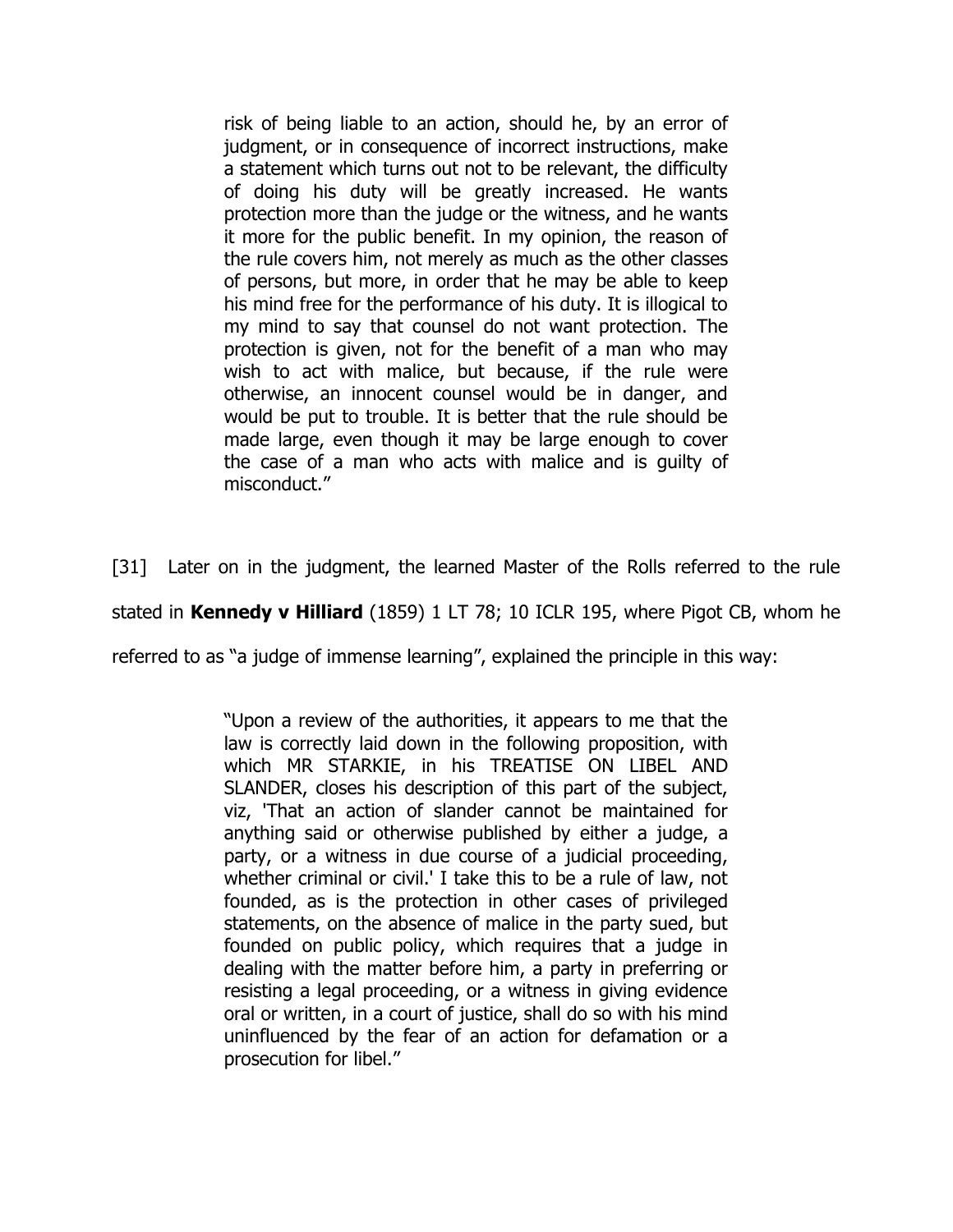#### [32] The learned Master of the Rolls therefore concluded that:

"It seems to me that we may introduce counsel into this statement, and then the rule so stated is the rule of the common law, for the rule requires that a counsel speaking in the conduct of a case in which he is instructed shall do so with his mind uninfluenced by the fear of an action for defamation. If we take that to be the rule, the question of malice, of bona fides, or of relevancy cannot be raised. The only question is whether what is complained of was said in the course of the administration of the law, and, if this is so, the case must be stopped, for no action can be maintained from the moment the fact is established that what the plaintiff is suing for was said by the defendant acting as counsel in a judicial inquiry in any court of justice. If this rule is applied to the facts of the present case, it becomes clear that the plaintiff has no cause of action, and therefore the judgment must be affirmed."

[33] I find that that statement of the law, which was developed so many years ago, remains extant today. And, in the circumstances of this case, the actions done and the words stated in the trial were obviously carried out in a legal proceeding, in the course of the administration of the law. The matter the subject of the debate relates to specific and particular circumstances of the particular case. I agree with counsel for the respondents that each particular case will have a different set of circumstances, and perhaps a different outcome in each case, bearing in mind the exceptions. However, the settled aspect of the law will continue to be applicable for the court to assess and grant absolute privilege to the conduct/words of judges, witnesses, parties and to counsel in the pursuit of contested litigation in and relevant to the judicial proceeding.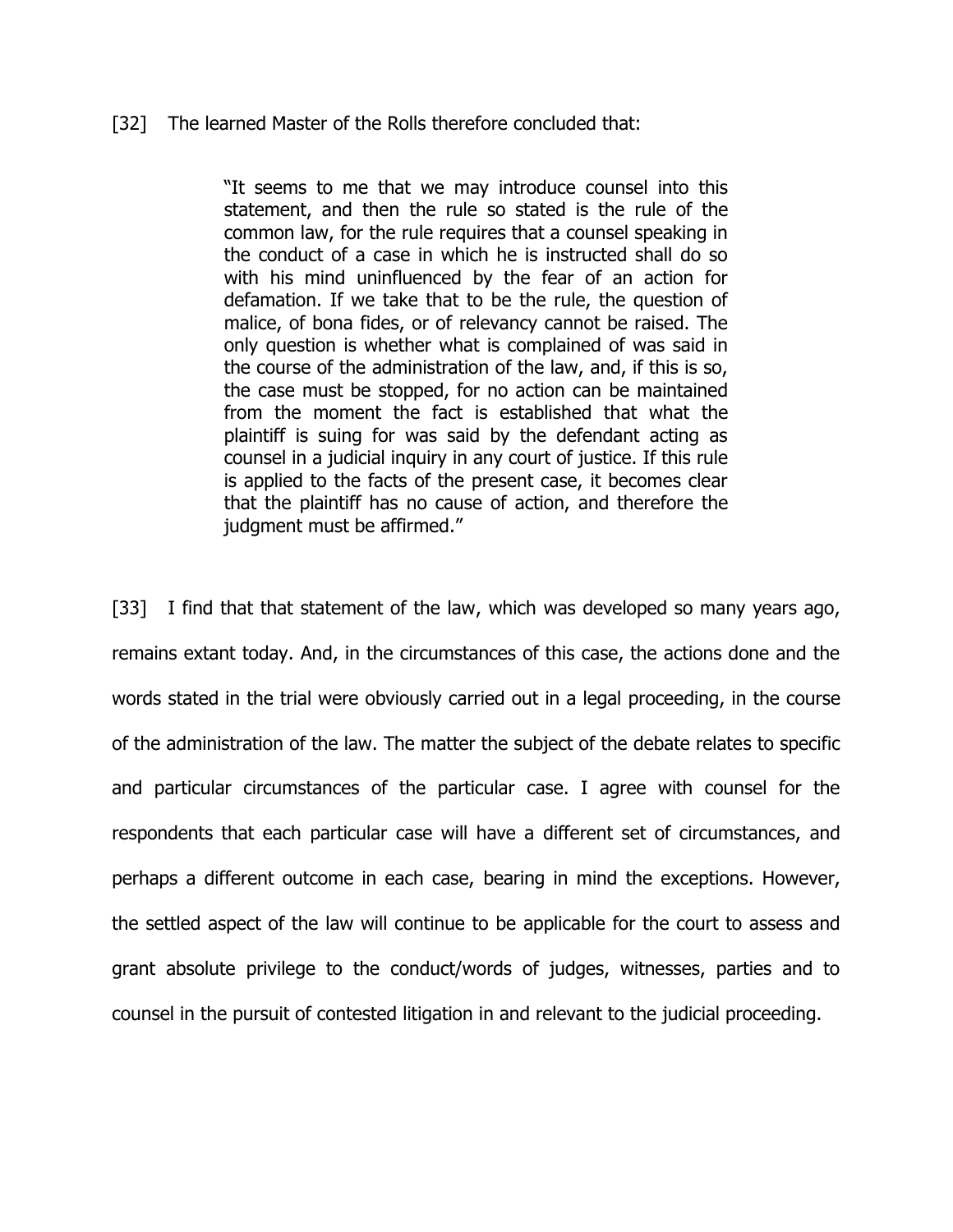[34] In **Bodden v Brandon**, a case out of this court, the defendant, an advocate, representing the accused in a trial for attempted murder, made certain comments to the plaintiff, who was a married woman, indicating that she was a girlfriend of the victim of the attempted murder, and therefore exercised his right to challenge her from sitting as a member of the jury. When she passed the defendant in court, returning to her seat, she said "thank you" and he made those remarks to her, which she was offended by, and which she said defamed her. She demanded an apology from the defendant, which he refused to give, and so she sued him.

[35] At first instance, the learned judge, Melville J (Ag) having canvassed the law, in dismissing the claim, found that the words were defamatory of the plaintiff, but went on to consider whether the defence of absolute privilege applied, and in the penultimate paragraph of his judgment he said this:

> "That being the state of the law, can it be said that the words were not uttered in the course of a judicial inquiry? Some jurors had already been sworn, and immediately after the furore and the defendant had been rebuked by the trial judge, the empanelling continued and then the actual trial. It is quite clear that in using the words, the defendant exceeded his instructions... but in my view the words were uttered in the course of the trial and though highly irrelevant and nauseating, to say the least, they were spoken on an occasion which was absolutely privileged. Accordingly, there must be judgment for the defendant with costs to be taxed or agreed."

[36] The court generally canvassed authorities on this area of the law and examined the dicta in **Munster v Lamb** carefully in dealing with the competing contentions. The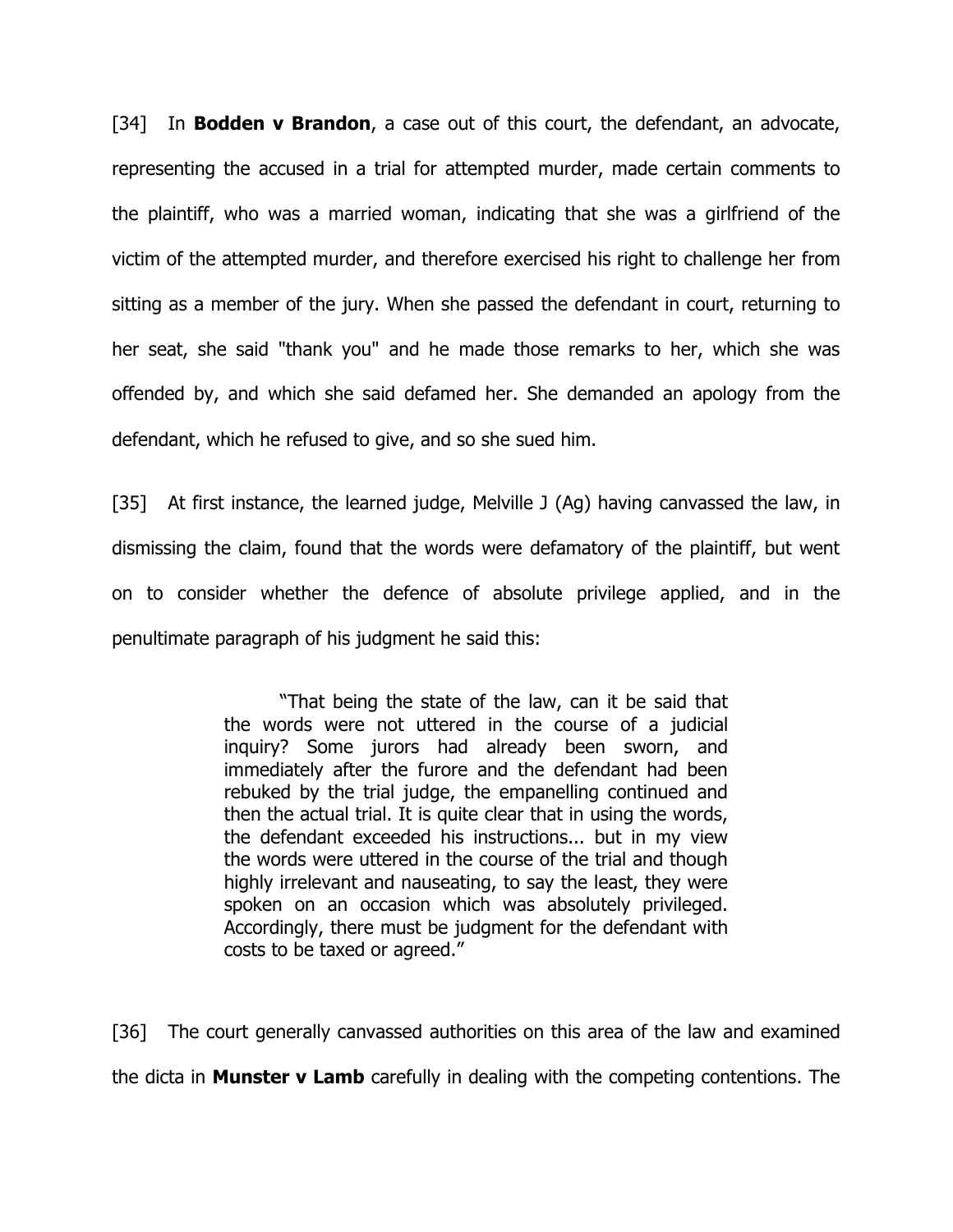applicant, on the one hand, stated that the words had not been uttered by the respondent in his capacity as an advocate, as he had "stepped aside" from that position, and had had a private quarrel with the applicant insulting her, as it was, in passing. The respondent's position, on the other hand, was that the words that he had spoken were as an advocate, and the statement was made directly out of his challenge of a juror, and it was his duty to speak on the basis of his challenge which was done on the ground of bias.

[37] In dismissing the appeal, Lewis JA made the following comments on page 79 of the judgment:

> "In my opinion, the argument of learned counsel for the respondent is to be preferred. The words used by the respondent on the face of them indicate that he was speaking as an advocate with reference to an act done by him as part of the proceedings in the case and for the purpose of explaining his reason for that act. They were uttered in reply to the words of thanks which the appellant had addressed to him as advocate with reference to that act as she passed by him to resume her seat.

> It is not necessary, in my view, that the words should be addressed to the court. It is sufficient that they were made by the respondent when speaking as an advocate and with reference to the case then being heard in court. Once this is established the court is not permitted to enquire whether counsel *bona fide* thought that it was necessary in his client's interest to speak the words. That is the very inquiry which the rule prohibits.

> I think that the rule in *Munster v Lamb* is wide enough to cover the facts of this case and that this appeal should be dismissed."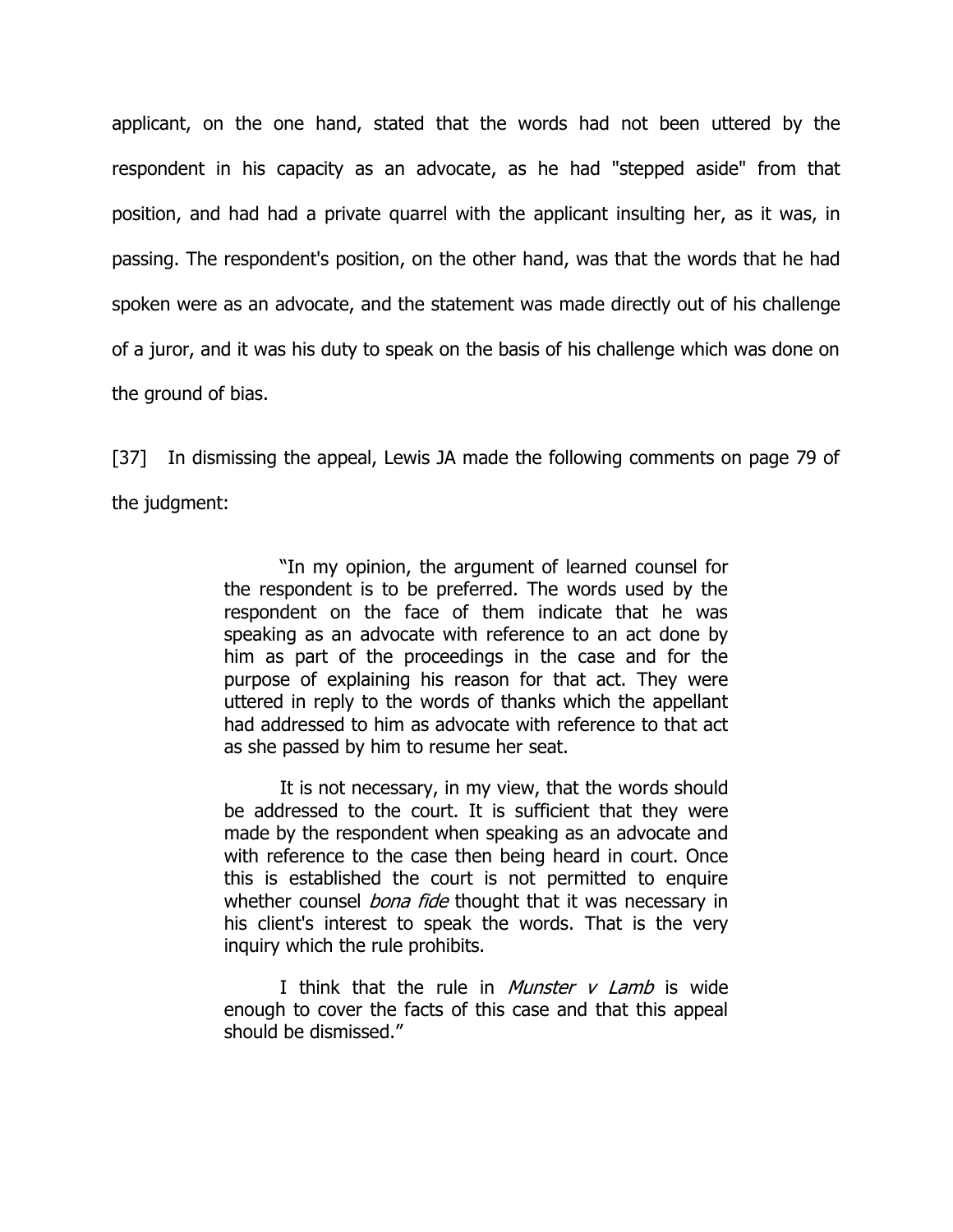[38] In **Wilbert Christopher v Anna Gracie**, Morrison JA (as he then was), on behalf of the court, dealt with the issue of whether to discharge the order of a single judge of appeal who had refused an application for extension of time to appeal the decision of the Parish Court Judge (then Resident Magistrate), in circumstances in which one of the claims by the applicant was that counsel had uttered words that were defamatory of him, in a matter in chambers before the learned judge. The matter was struck out with the notation "reason of privilege". The application before the full Court of Appeal was refused on the basis that, as Morrison JA said at paragraph [11], after having considered and acknowledged the dicta in and ratio decidendi of **Bodden v Brandon**, and commenting that it was good law:

> "...any statement allegedly made by the  $1<sup>st</sup>$ respondent of and concerning the applicant during a sitting of the court (albeit in chambers) attracts absolute privilege and is therefore not actionable. In my view, there is nothing in section 5(1)(b) of the Legal Profession Act to which Mr Christopher was anxious to refer us, to compel a different conclusion on this point. The fact that an attorney-at-law is also an officer of the court, which is what section 5(1) (b) states him to be, adds or takes away nothing, in my view, from the applicability of the rule of absolute privilege in these circumstances. Indeed, one of the explicit justifications of the rule is, as Fry LJ put it in the leading older case of **Munster v Lamb** (1983) 11 QBD 58, 606 , 'the fear that if the rule were otherwise, numerous actions would be brought against persons who were merely discharging their duty'."

[39] As a consequence, these questions posed by the applicant are not important questions in law and, in this case, any particular ruling would only specifically affect these particular litigants. They are not questions of any gravity involving matters of public interest. The questions involving the issue of absolute privilege and the exception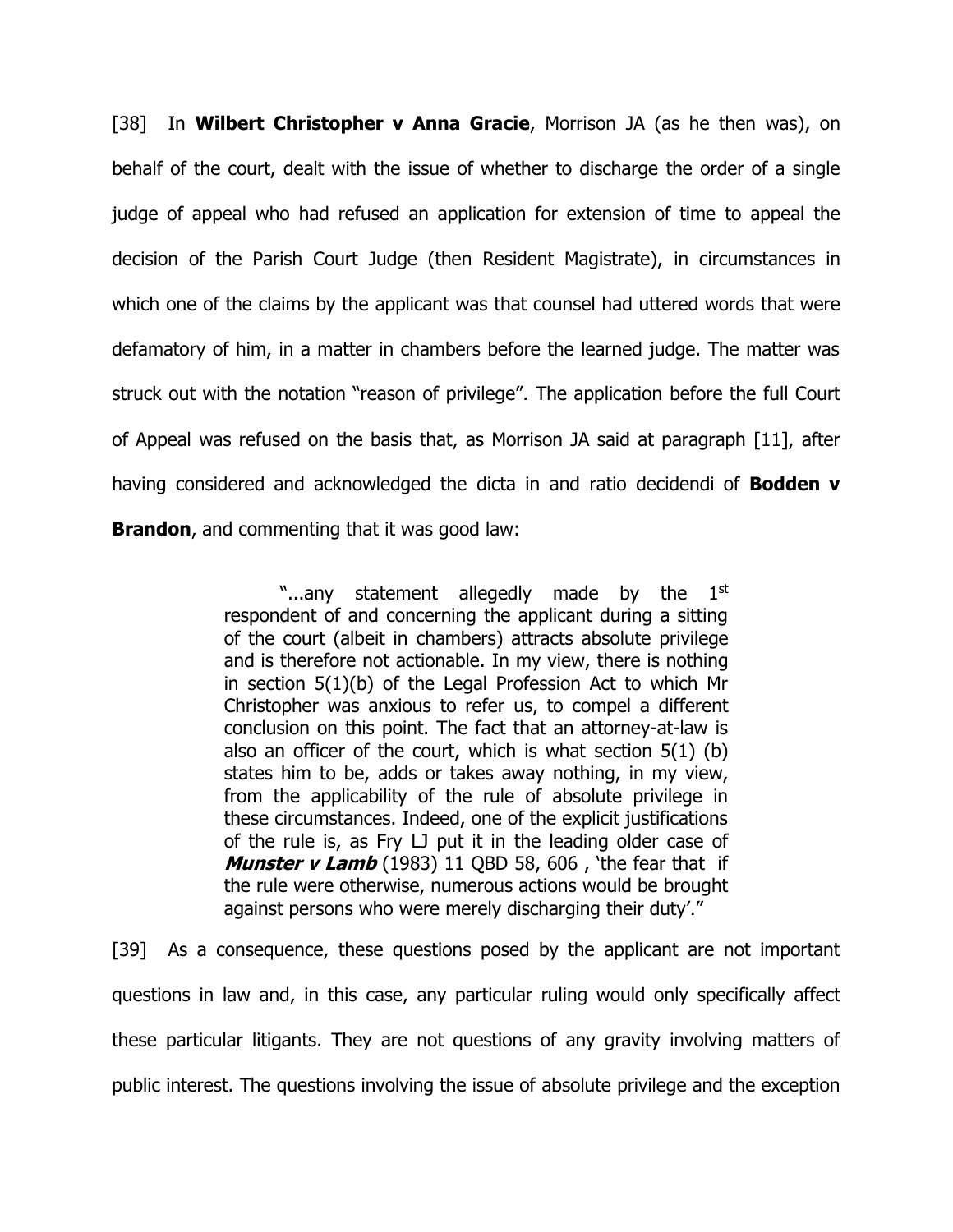under the doctrine are not questions of any great general or public importance, for, as indicated above, the law has been settled for over 100 years. Equally, if those questions were to fall into the rubric of "or otherwise" the issues, as can be seen, do not require any definitive statement on the law from the Privy Council, as the law as stated and as settled, has been applied by this court nearly half a century ago, and then as recently as within the past 10 years.

[40] The issue of the use and reliability of the shorthand notes as a question of great general or public importance or otherwise cannot be viewed as serious. The Supreme Court is a court of record. This court has stated that the shorthand notes are the official notes of court proceedings. It was therefore acceptable for the learned trial judge to rely on them, so too the members of the Committee. Indeed, it would be entirely inappropriate for the views of counsel, or for that matter, those of a senior journalist, on the issue of the accuracy of the notes, to dictate what should be accepted as the record of proceedings in the courts.

[41] The question of what constitutes professional misconduct has been guided by numerous authorities over the years and is not a closed subject, but will be determined on the basis of each particular case on the specific allegations as presented.

[42] It is for the foregoing reasons that I concurred with the order set out in paragraph [3] herein.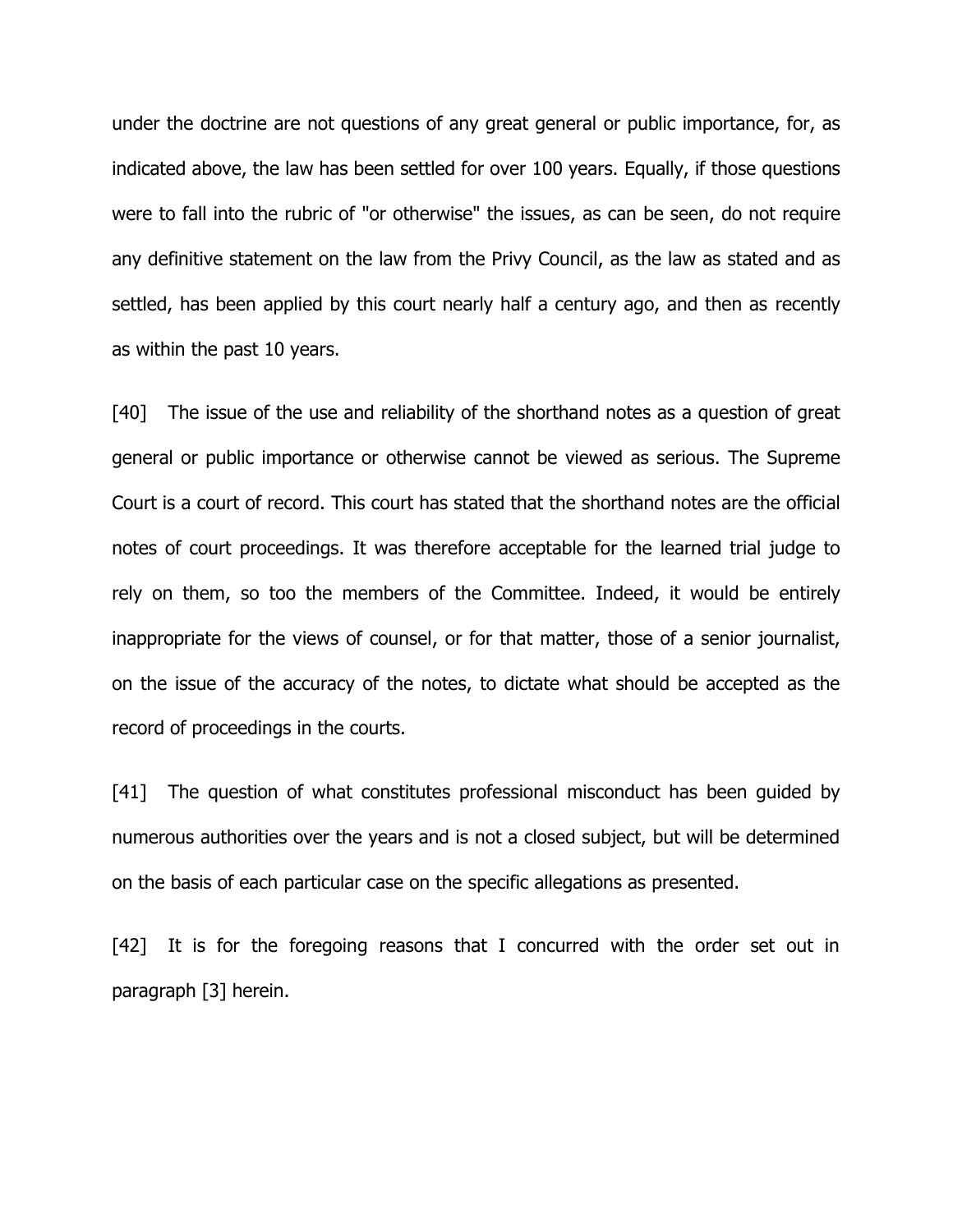#### **SINCLAIR-HAYNES JA (DISSENTING)**

[43] I am constrained to differ from my learned sisters' refusal to grant the applicant conditional leave to appeal to Her Majesty in Council. Counsel Mr Senior Smith's application was made pursuant to the Jamaica (Procedure in Appeals to Privy Council) Order in Council 1962, and section 110(2) of the Constitution of Jamaica (the Constitution).

[44] In support of his application for leave, Mr Senior Smith ('the applicant') posed the following questions which he deemed to have been of great general or public importance or otherwise.

- 1. Whether any or all remarks made by counsel in court, especially in counsel's bench, were to be considered to be expressed for the purpose of judicial proceedings, and as such, protected by absolute privilege;
- 2. Whether the shorthand notes were the only record of proceedings which should be considered in a matter before a tribunal, in circumstances where they conflict with counsel's position on the matter, or with the notes of a journalist, a neutral third party; and
- 3. Whether Mrs Lisa Palmer Hamilton's (the 2nd respondent) conduct fell within the bounds of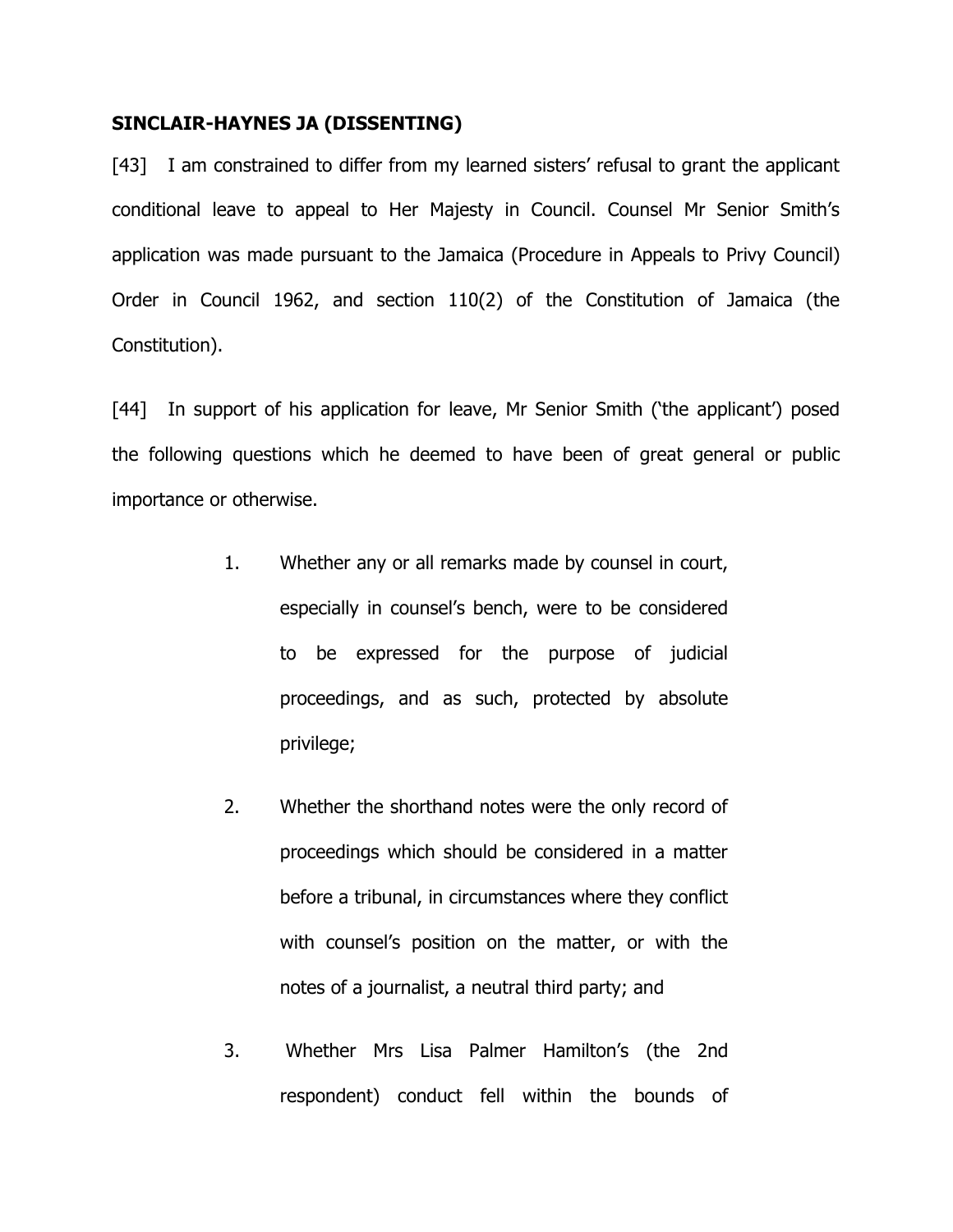professional misconduct so that a prima facie case

could have been established.

### **Were Crown Counsel's remarks expressed for the purpose of the proceedings and therefore protected by absolute privilege?**

#### **The applicant's submission**

[45] The applicant's contention is that Crown Counsel's utterances were not "spoken" in the ordinary course of any proceedings before" and were therefore not privileged because the impugned words had no "reference to the subject matter of the proceedings".

[46] Mr Samuels, counsel for the applicant, argued that the doctrine of absolute privilege does not disregard the constitutional rights of the citizen. He referred the court to sections 13(1)(b) and 13(3)(h) of the Constitution which he argued, puts the responsibility on the court to protect persons from unjust attacks. The doctrine of absolute privilege cannot ignore the constitutional rights of the citizen, he posited.

[47] Counsel further argued that it could not have been deemed "inescapable" that the doctrine of absolute immunity operated on the minds of the members of the committee in their deliberations because the committee has not provided the reasons for its decision.

[48] He submitted that the questions posed in the applicant's grounds on the motion for conditional leave were of great general or public importance or, in any event, fell under the rubric of 'otherwise' in section 110(2) of the Constitution. He posited that an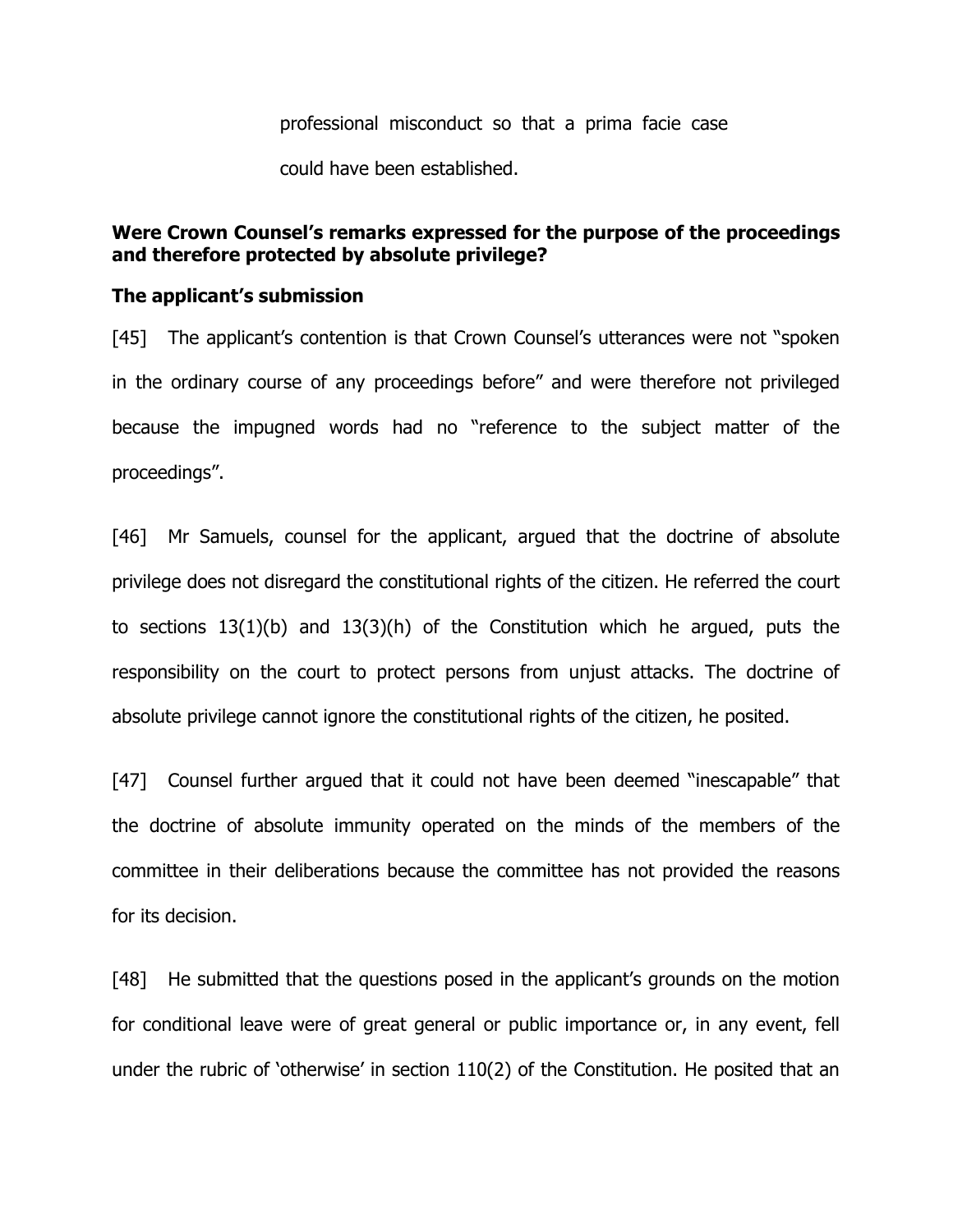answer to the question would provide quidance to the General Legal Council ('the 1<sup>st</sup> respondent') in respect of similar matters.

[49] He further posited that the conduct of the  $2<sup>nd</sup>$  respondent has affected the applicant's reputation and integrity and he is left without the protection of the law. The question whether the 2<sup>nd</sup> respondent's conduct/actions constituted professional misconduct therefore ought to be placed before Her Majesty in Council.

#### **Respondents' submission**

[50] Mr Vassell QC, on behalf of the 2<sup>nd</sup> respondent, directed our attention to decisions from this court in which it was held that the questions posed by the applicant for consideration before Her Majesty in Council, had not satisfied the threshold of being of great public importance or otherwise. He argued that the questions submitted by the applicant did not raise difficult questions of law and therefore required no serious debate before the Judicial Committee of the Privy Council. Whether the words spoken by the 2<sup>nd</sup> respondent were protected by absolute privilege was not a question of great general importance, he submitted.

[51] He indicated that the judgment had recognized the exceptions to the doctrines. According to Mr Vassell, the applicant had failed to state the specific exception he wished the Privy Council to address.

[52] It was Queen's Counsel's further submission that the incident occurred in the well of the court and were uttered consequent on submissions being made before the court. The words uttered, he submitted, were not extraneous, as were complained of in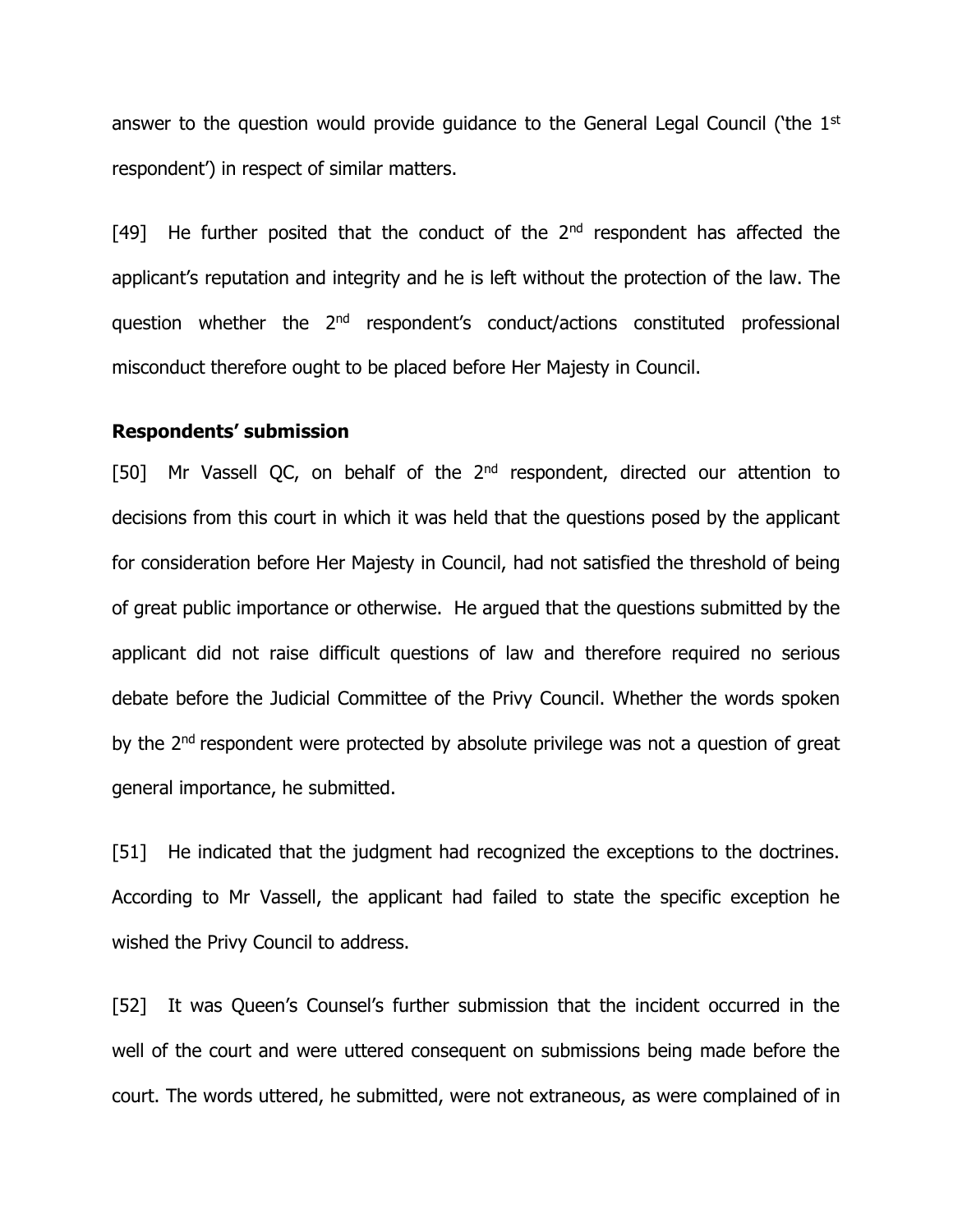the case of **Bodden v Brandon**. He contends that the words were spoken in "the cut and thrust of litigation by advocates" and are therefore protected by absolute privilege.

# **Law/analysis**

[53] Section 110(2) of the Constitution speaks to matters that are eligible for review by the Privy Council. The section reads:

> "(a) where in the opinion of the Court of Appeal the question involved in the appeal is one that, by reason of its great general or public importance or otherwise, ought to be submitted to her Majesty in Council, decisions in any civil proceedings; and

> (b) such other cases as may be prescribed by Parliament."

# **Are the questions of great general or public importance or otherwise?**

[54] The issue is whether this matter is one of great general or public importance and, if not, whether the applicant's complaint falls under the heading, "or otherwise". On the front of the Gleaner newspaper, were the words: "Deputy DPP Accuses Defence Lawyer of Assaulting Her During Murder Trial".

[55] The uncontroverted evidence is that the newspaper was widely circulated and the public demonstrated "great interest" in the matter. Unfavourable comments about the applicant's alleged conduct were made on various social media platform. Persons including judges, spoke to him about the article which forced him to respond in defence of his reputation.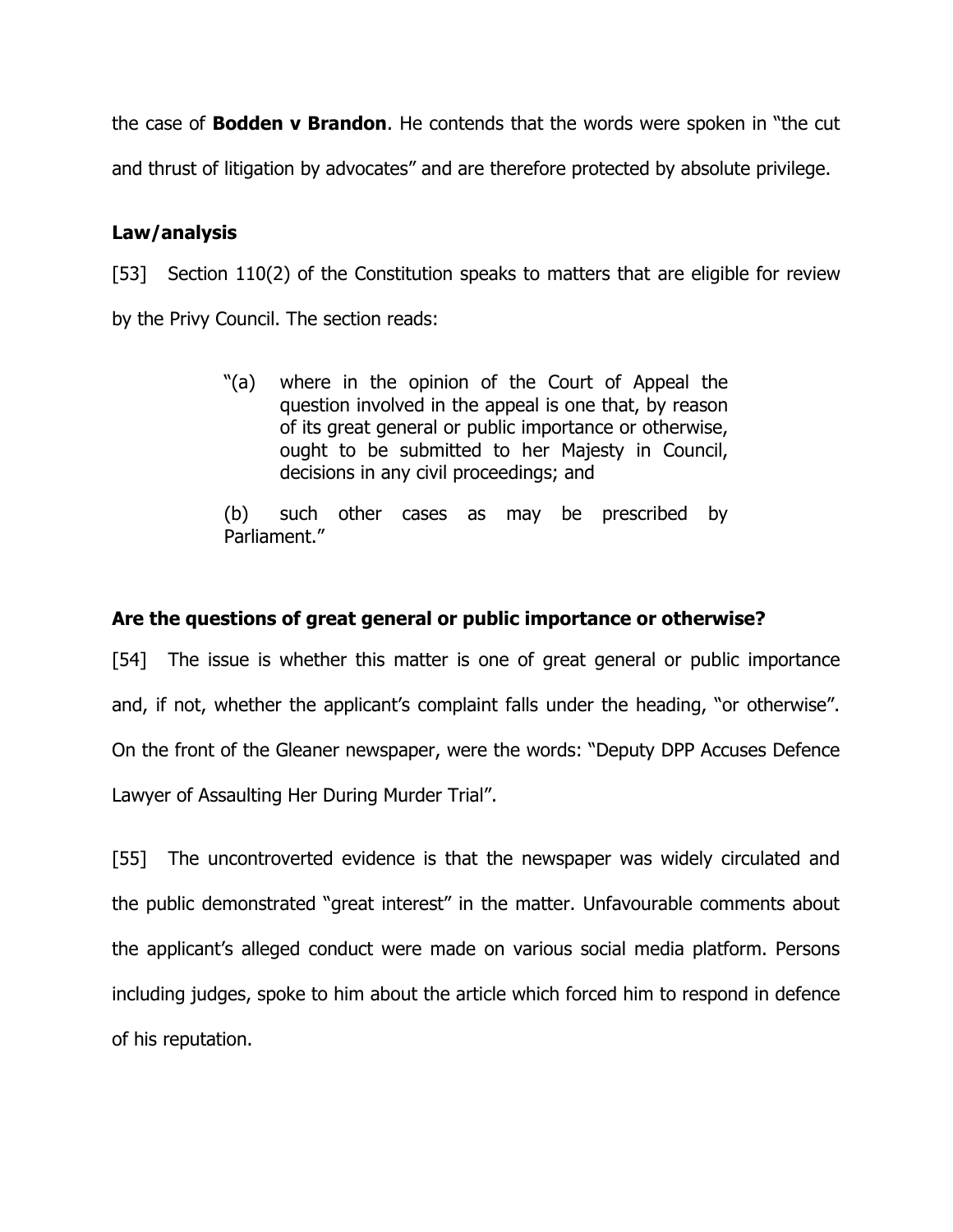[56] For the article to have generated such widespread interest and to have elicited such comments, both locally and overseas, is, in my view, supportive of the applicant's contention that it is a matter either "of great general or public importance" or "otherwise".

[57] In fact, the authorities relied upon by the  $2<sup>nd</sup>$  respondent, are in my view either distinguishable or supportive of the applicant's contention. In **Norton Wordsworth Hinds and Others v The Director of Public Prosecutions** [2018] JMCA App 10 this court held that a question of general or public importance was regarded as one subject to serious debate. It was further held that:

> "It must be a case of gravity involving a matter of public interest, one affecting property of a considerable amount or where the case is otherwise of some public importance or of a very substantial character."

[58] The numerous comments which the publication attracted, demonstrate that the behaviour which was ascribed to counsel fell at least under the rubric and within the category - otherwise of some public importance. Whether counsel is permitted to threaten another or attempt to assault particularly a female prosecutor in court, in my view, must be of some interest to the public.

[59] If the question is not one of great general public importance, this court has held, in obedience to section 110(2) of the Constitution, that it can nevertheless be submitted for the consideration of Her Majesty in Council, if it "otherwise ought to be submitted".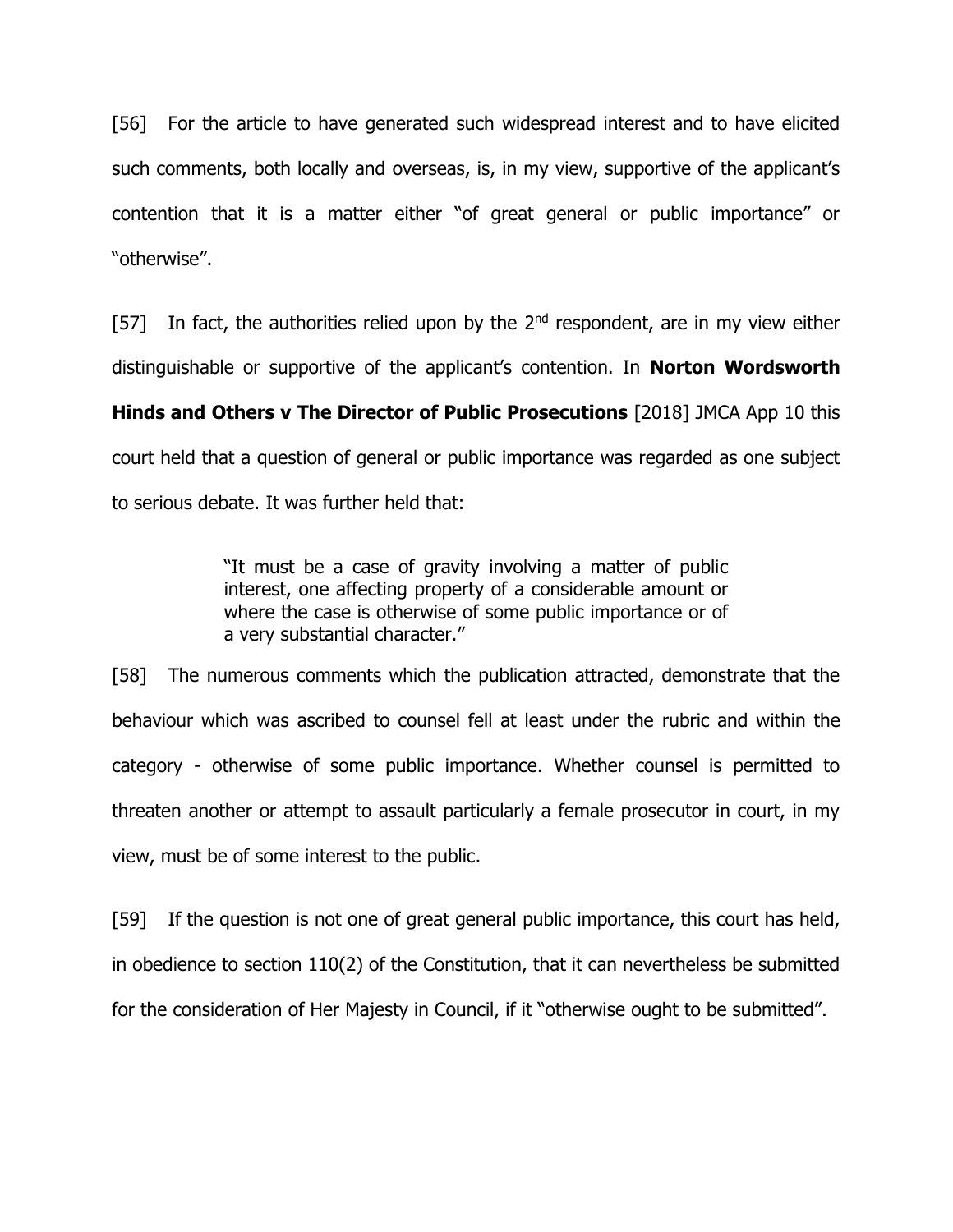[60] This court has repeatedly embraced Wolfe JA's statement in **Olasemo v Barnett Limited** (1995) 51 WIR 191 regarding the reason for the inclusion of the words "or otherwise". At page 201, the learned judge said:

> "clearly, the phrase 'or otherwise' was added by the legislator to enlarge the discretion of the Court to include matters which are not necessarily of great general or public importance, but which in the opinion of the court may require some definitive statement of the law from the highest judicial authority of the land 'Or otherwise' does not per se refer to interlocutory matters, 'Or otherwise' is a means whereby the Court of Appeal can in effect refer a matter to their Lordships' Board for guidance on the law."

[61] Even if the issue is whether the  $2<sup>nd</sup>$  respondent's accusation of assault on her in open court during a murder trial cannot be regarded as one of "great general or public importance", in my view, it ought "otherwise" to be submitted for determination by the highest court. As also for its determination as to whether the  $1<sup>st</sup>$  respondent, the body responsible for overseeing the conduct of attorneys, especially regarding the conduct of a criminal matter in which the public had taken an interest, ought not to have found that a prima facie case was made out.

#### **Were the statements made for the purpose of the proceedings?**

[62] The authorities relied upon by my learned sister in support of her contention that the statements by the  $2<sup>nd</sup>$  respondent is privileged because they were likewise uttered for the purposes of the proceedings, are inapplicable. The trial concerned whether the accused was guilty of murder. The 2<sup>nd</sup> respondent's statement that she felt assaulted was wholly unrelated to the proceedings. It formed no part of her instructions. It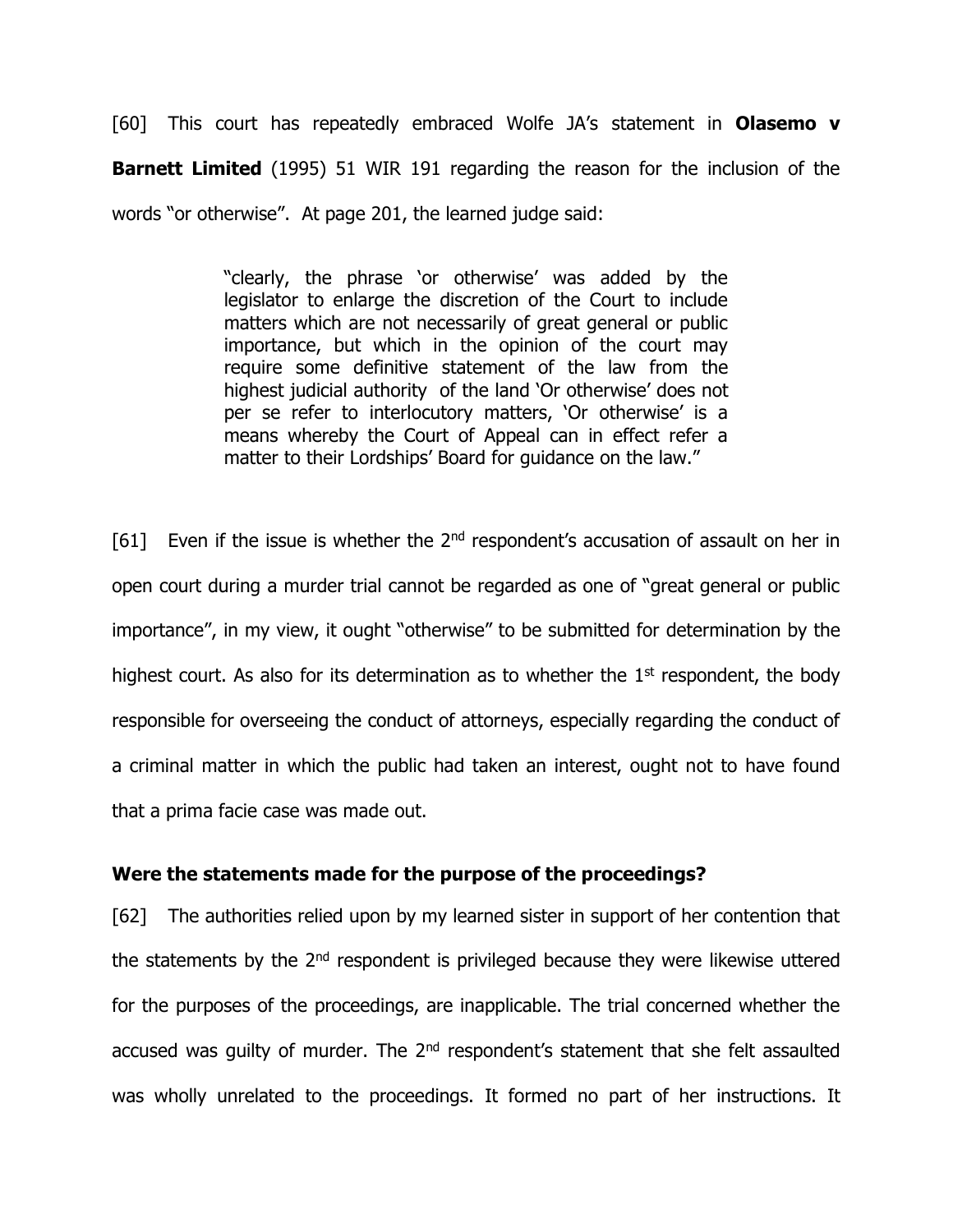concerned a personal issue with the applicant. Indeed, that statement was entirely irrelevant to the advancement of her case.

[63] The learned authors of Halsbury's Laws of England 2012, Volume 32 at paragraph 597, outlined the circumstances in which attorneys' statements are privileged. Paragraph 597 reads:

> "No claim lies, whether against judges, counsel, jury, witnesses or parties, for words spoken in the ordinary course of any proceedings before any court or judicial tribunal recognized by law. The evidence of all witnesses or parties speaking with reference to the matter before the court is privileged, whether oral written, relevant or irrelevant, malicious or not. [Munster v Lamb] The privilege extends to documents properly used and regularly prepared for use in the proceedings. Advocates, judges and juries are covered by this privilege. However, a statement will not be protected if it is not uttered for the purposes of judicial proceedings by someone who has a duty to make statements in the course of the proceedings, or where it has no reference at all to the subject matter of the proceedings."

[64] The words uttered and the posture adopted by the  $2<sup>nd</sup>$  respondent cannot be said to have been done or said in the cut and thrust of the litigation by advocates. The facts of this case are wholly disparate from those of the cases relied on by Phillips JA in support of her conclusion. The reasoning behind the absolute privilege conferred upon attorneys, witnesses and judges was plainly expressed by Sir Baliol Brett MR in

### **Munster v Lamb**:

"Of all the three classes, judges, witnesses, and counsel, the person who most wants to have his mind clear from fear of the consequences of what he may say is a counsel who is engaged in the conduct of a case. A counsel is in a position of extreme difficulty, for he has not to speak of the things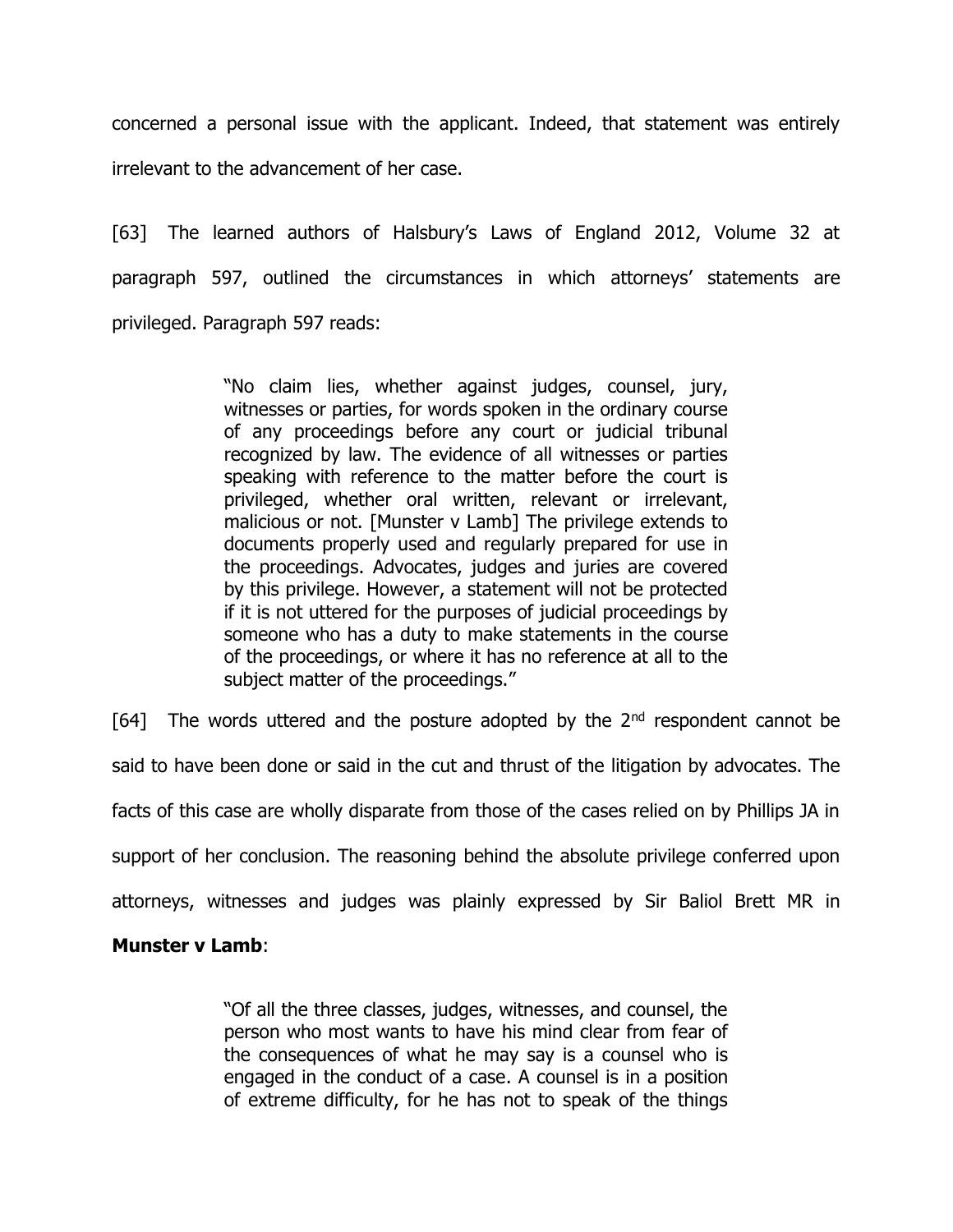which he knows; he does not know whether the facts which he is instructed to bring forward are true or false, but he has to argue in favour of the proposition which will best advance the case of his client. If in the midst of these difficulties he is to be called on to consider whether what he desires to say in support of his client's case is relevant to the question at issue, if he is to be subject to the risk of being liable to an action, should he, by an error of judgment, or in consequence of incorrect instructions, make a statement which turns out not to be relevant, the difficulty of doing his duty will be greatly increased. He wants protection more than the judge or the witness, and he wants it more for the public benefit. In my opinion, the reason of the rule covers him, not merely as much as the other classes of persons, but more, in order that he may be able to keep his mind free for the performance of his duty. It is illogical to my mind to say that counsel do not want protection. The protection is given, not for the benefit of a man who may wish to act with malice, but because, if the rule were otherwise, an innocent counsel would be in danger, and would be put to trouble. It is better that the rule should be made large, even though it may be large enough to cover the case of a man who acts with malice and is guilty of misconduct."

[65] It is settled law that in advancing his client's case, counsel ought to enjoy the liberty of doing so fearlessly. The rationale, as stated in cases, is that it is not in the interests of justice that an attorney with instructions, even if such instructions accuses the witness of immorality or a crime, should be hesitant in examining or addressing the court for fear of disciplinary or other action.

 $[66]$  The 2<sup>nd</sup> respondent was under no duty, in advancing the Crown's case, to have made the statements she made. They formed no part of her examination of the witnesses nor were they relevant to her address to the court in respect of the matter. They therefore were not made in the cut and thrust of the trial and had no reference to the subject matter of the proceedings. They accused counsel of a crime.